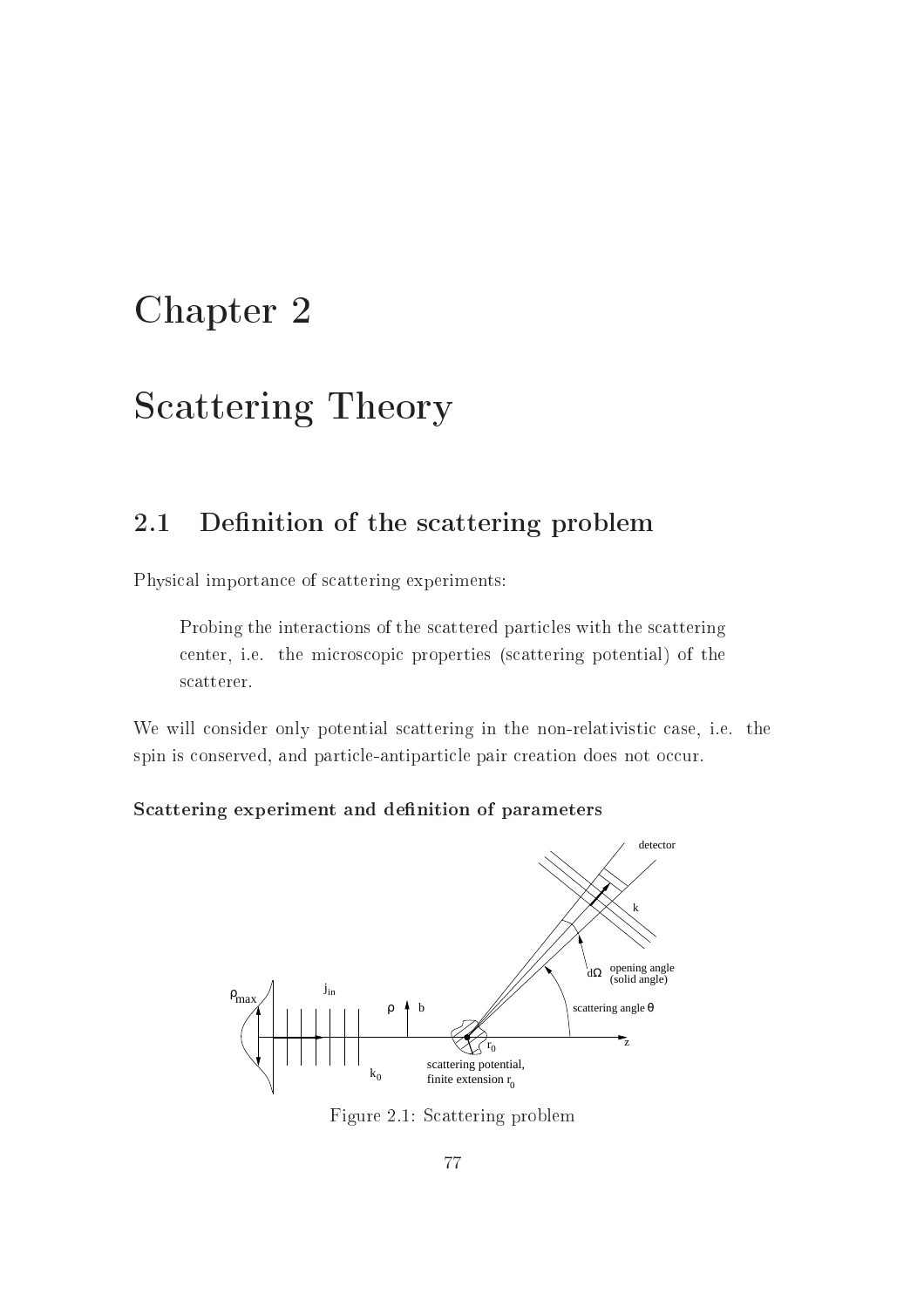- incident plane wave:  $\vec{k}_0 || \hat{z}$  for distance from scatterer  $r \gg r_0$ , finite extension  $\rho_{\text{max}}$  in direction perpendicular to  $\vec{k}_0$ ;  $r \gg \rho_{\text{max}} \gg r_0$
- $\bullet\,$  outgoing plane wave:  $\vec{k}$  for distance from scatterer  $r\gg r_0$
- impact parameter b: distance from scattering center in direction perpendicular to  $\vec{k}_0$

Physically, one is interested in the fraction of the incoming particles that are scattered into a solid angle  $\Omega$  centered around a scattering angle  $(\theta, \phi)$ .

#### Definition: Differential scattering cross section

$$
\frac{d\sigma(\theta,\phi)}{d\Omega}d\Omega := \frac{\frac{\text{number of particles scattered into }d\Omega}{\text{time interval }\Delta t}}{\frac{\text{number of incident particles}}{\text{times interval }\Delta t \cdot \text{cross sectional area }\Delta A}}
$$
(2.1)

## Calculation of  $d\sigma/d\Omega$ :

1. The s
attering problem is the solution of the stationary S
hrödinger equation (stationary incoming current) with special boundary conditions. For a sufficient strongly localized scattering potential (e.g.  $V(\vec{r}) \sim e^{-r/r_0}$ ) the ingoing and the outgoing waves are solutions of the S
hrödinger equation.

Total solution of  $H = H_{kin} + V$ :

$$
\psi_k = \psi_{\rm in} + \psi_{\rm sc} \tag{2.2}
$$

with

- $\psi_{\rm in}(\vec{r}) = e^{i\vec{k}_0\vec{r}}e^{-iEt}, E = \frac{\hbar k_0^2}{2m}$ centered perpendicular to  $\vec{k}_0$  around mean impact parameter  $\langle b \rangle$ .
- $\psi_{sc}(\vec{r})$  has only outgoing components, and is for  $r \gg r_0$  solution of the free S
hrödinger equation.

 $\vec{k}_0 \parallel \hat{z}, k_0 \equiv k$ :

$$
\psi_k = e^{ikz} + \psi_{\rm sc}(r, \theta, \phi) \tag{2.3}
$$

$$
-\frac{\hbar^2}{2m}\vec{\nabla}^2\psi_{\rm sc}(\vec{r}) = E\psi_{\rm sc}(\vec{r}), \qquad \qquad r \to \infty \tag{2.4}
$$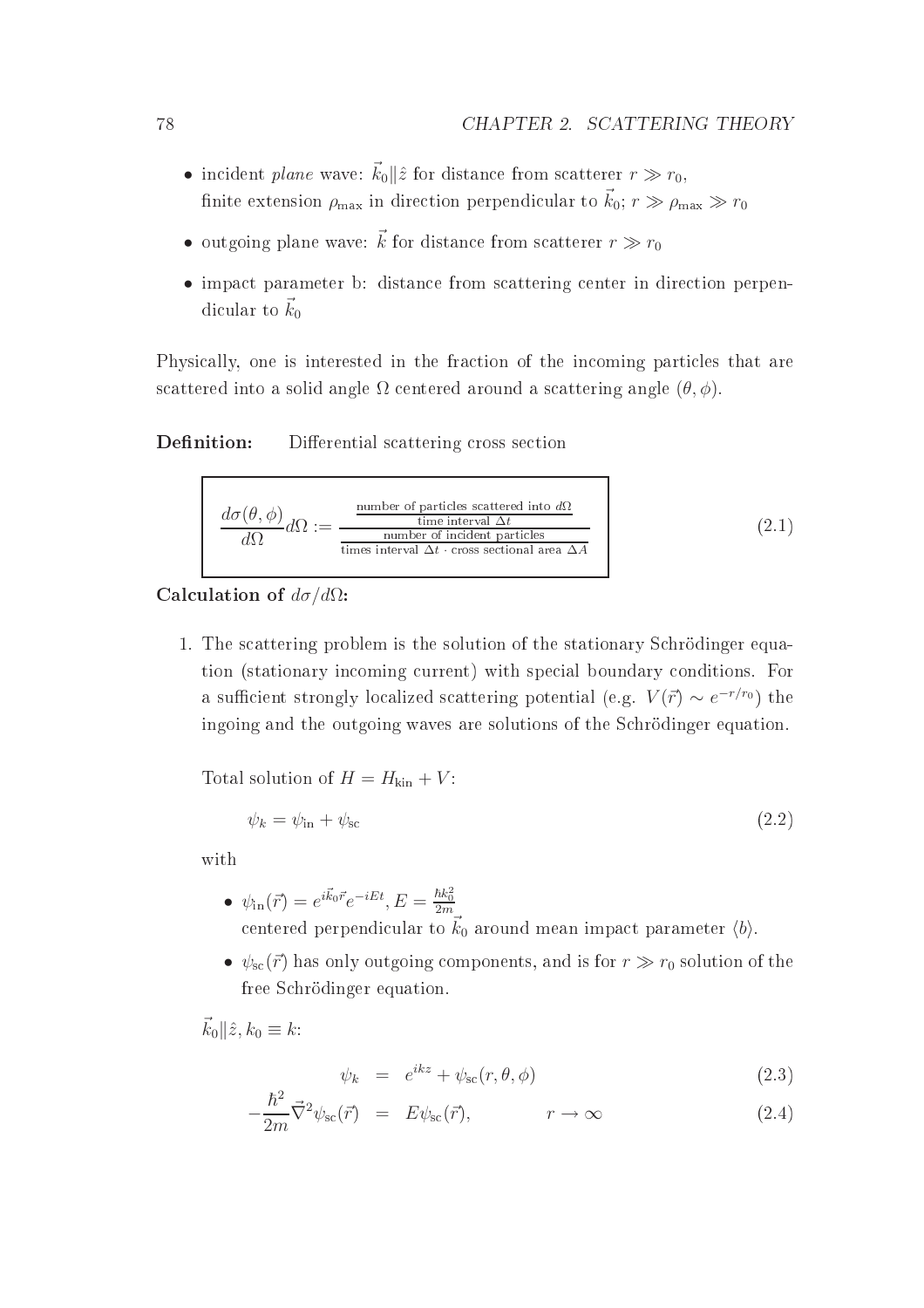#### 2.1. DEFINITION OF THE SCATTERING PROBLEM 79



Figure 2.2: Analogous to 1 dimension

Since we are interested in the angle dependence of  $\psi_{\rm sc}$  for  $r \to \infty$ , and since equation (2.5) is radially symmetric around the scattering center  $\vec{r} = 0$ , it is useful to expand  $\psi_{\rm sc}$  in terms of spherical harmonics  $Y_l^{\,m}(\theta,\phi)$ .

$$
\psi_{\rm sc}(r \to \infty, \theta, \phi) = \sum_{l,m} [A_l j_-(k_0 r) + B_l n_l(k_0 r)] Y_l^m(\theta, \phi)
$$
\n(2.6)

where  $j_l(k_0r)$  (Bessel functions) and  $n_l(k_0r)$  (von Neumann functions) are the solutions of the free radial S
hrödinger equation.

$$
\left(-\frac{1}{r^2}\frac{\partial}{\partial r}r^2\frac{\partial}{\partial r} + \frac{l(l+1)}{r^2}\right)\left(\begin{array}{c}j_l(k_0r)\\n_l(k_0r)\end{array}\right) = k_0^2\left(\begin{array}{c}j_l(k_0r)\\n_l(k_0r)\end{array}\right) \tag{2.7}
$$

where

$$
k_0^2 = \frac{2mE}{\hbar^2}.\tag{2.8}
$$

The asymptotic behavior of the Bessel and von Neumann functions read:

$$
j_l(k_0r) \quad \underset{r \to \infty}{\longrightarrow} \quad \sin\left(k_0r - l\frac{\pi}{2}\right)\frac{1}{k_0r} \tag{2.9}
$$

$$
n_l(k_0r) \quad \longrightarrow_{r \to \infty} \quad \cos\left(k_0r - l\frac{\pi}{2}\right)\frac{1}{k_0r} \tag{2.10}
$$

both nonsingular for  $r \to \infty$ .

 $\psi_{\rm sc}$  consists of only outgoing waves:

$$
A_{l}j_{l}(k_{0}r) + B_{l}n_{l}(k_{0}r) \sim e^{ik_{0}r} \qquad (r \to \infty)
$$
\n(2.11)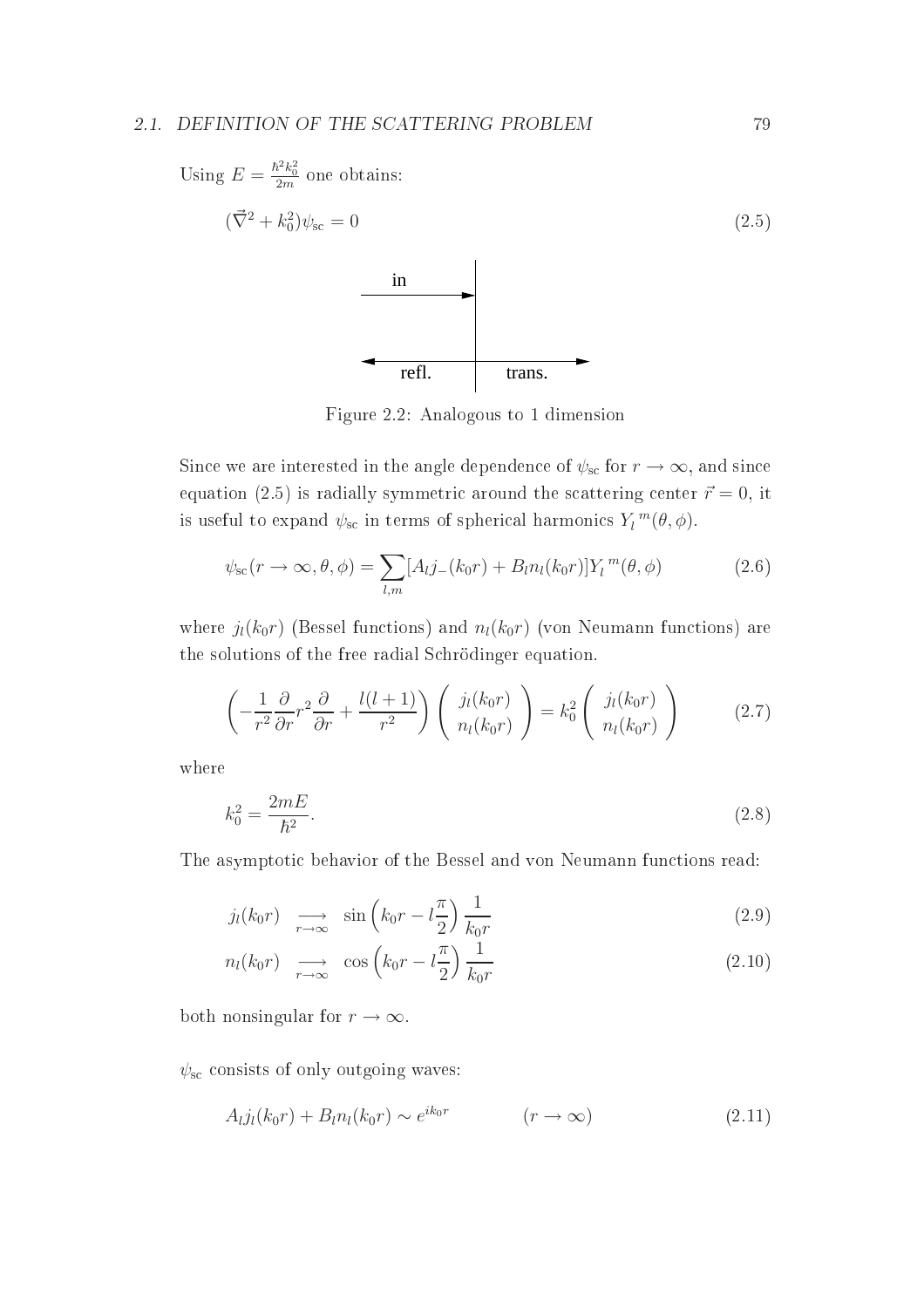With the asymptotic forms of  $j_l(k_0r)$  and  $n_l(k_0r)$  one finds:

$$
\frac{1}{2}\left[\left(A_l + \frac{1}{i}B_l\right)e^{i\left(k_0r - l\frac{\pi}{2}\right)} + \underbrace{\left(A_l - \frac{1}{i}B_l\right)}_{=0}e^{-i\left(k_0r - l\frac{\pi}{2}\right)}\right]\frac{1}{k_0r} \tag{2.12}
$$

$$
\Rightarrow \qquad A_l = -iB_l \qquad \qquad e^{-il\frac{\pi}{2}} = (-i)^l \qquad (2.13)
$$

$$
\psi_{\rm sc}(\vec{r}) \quad \underset{r \to \infty}{\longrightarrow} \quad \frac{e^{ik_0 r}}{k_0 r} \sum_{l,m} (-i)^{l+1} B_l Y_l^m(\theta, \phi) \tag{2.14}
$$

$$
= \quad = \quad \frac{e^{ik_0r}}{r} f(\theta, \phi) \tag{2.15}
$$

$$
\psi_{\vec{k}} \quad \underset{r \to \infty}{\longrightarrow} \quad e^{ikz} + f(\theta, \phi) \frac{e^{ik_0 r}}{r} \tag{2.16}
$$

$$
f(\theta, \phi) \text{ is called } scattering \text{ amplitude:}
$$
\n
$$
f(\theta, \phi) = \frac{1}{k_0} \sum_{l,m} (-i)^{l+1} B_l Y_l^m(\theta, \phi)
$$
\n
$$
(2.17)
$$

The coefficients  $B_l$  are to be determined such that  $\psi_{\vec{k}}$  is a solution of the Schrödinger Gleichung in the region of the scattering potential (= matching boundary onditions for a given potential).

The r-dependen
e in (2.16) is expe
ted, sin
e it leads to a radial omponent of the urrent density

$$
j_r = \frac{\hbar}{2mi} \left[ \psi_{\rm sc}^* \left( \frac{\partial}{\partial r} \psi_{\rm sc} \right) - \left( \frac{\partial}{\partial r} \psi_{\rm sc}^* \right) \psi_{\rm sc} \right] \sim \frac{1}{r^2}
$$
 (2.18)

i.e. to an overall urrent onservation

$$
\int_{r_0} dS_{r_0} j_{r_0} = I = \int d\Omega \, r_0^2 j_{r_0} = \text{const.}(r_0). \tag{2.19}
$$

# 2. Computing  $d\sigma/d\Omega$  from  $f(\theta, \phi)$ :

In
oming and s
attered urrent density:

$$
\vec{j}_{\text{in}} = \frac{\hbar}{2mi} \left( e^{-ik_0 z} \vec{\nabla} e^{ik_0 z} - e^{ik_0 z} \vec{\nabla} e^{-ik_0 z} \right) = \frac{\hbar k}{m} \hat{e}_z \tag{2.20}
$$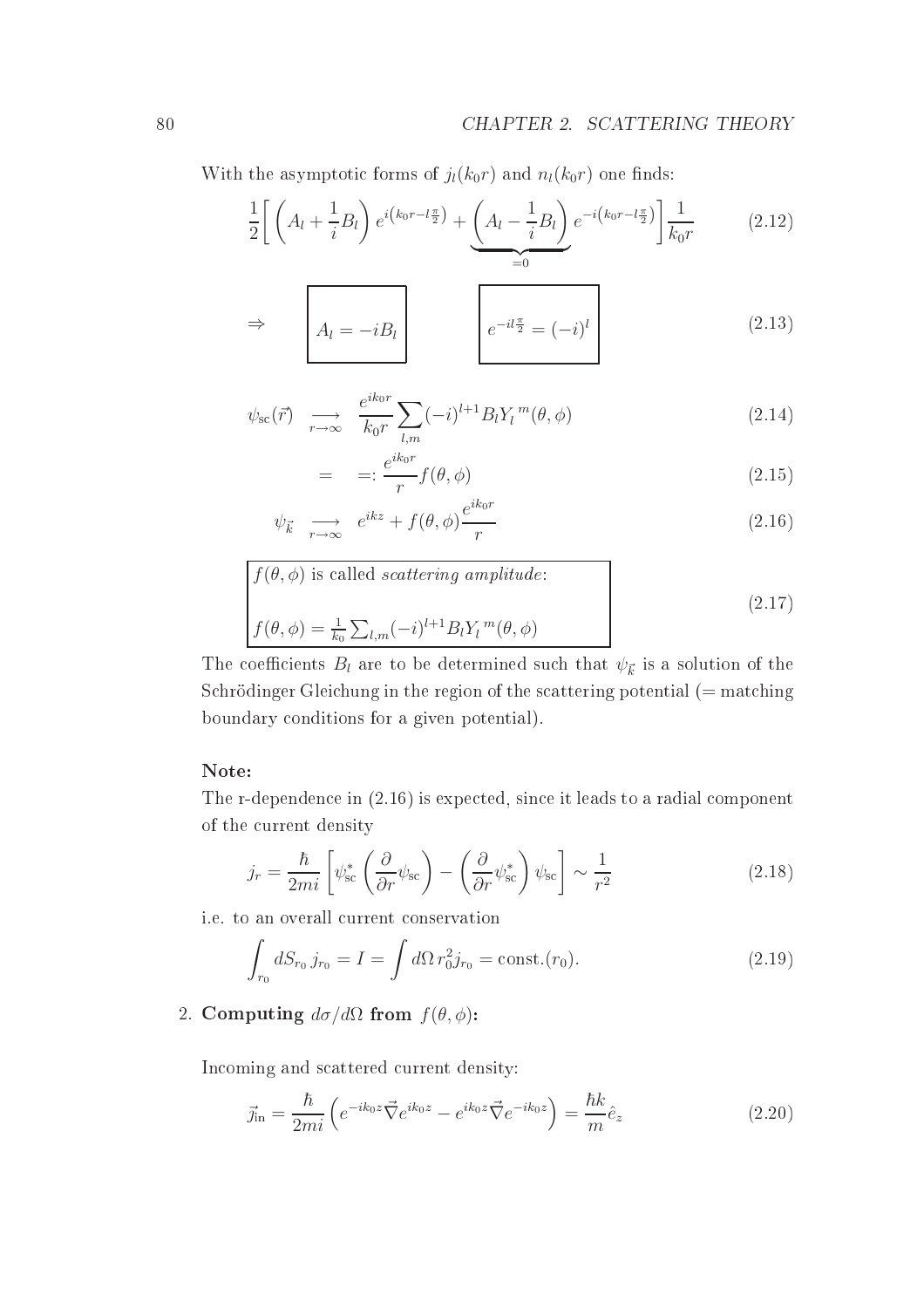# 2.1. DEFINITION OF THE SCATTERING PROBLEM  $81$

with 
$$
\vec{\nabla} = \hat{e}_r \frac{\partial}{\partial r} + \hat{e}_\theta \frac{1}{r} \frac{\partial}{\partial \theta} + \hat{e}_\phi \frac{1}{r \sin(\theta)} \frac{\partial}{\partial \phi}
$$
:  
\n
$$
\vec{j}_{\rm sc} \stackrel{r \to \infty}{=} \frac{1}{r^2} |f(\theta, \phi)|^2 \frac{\hbar k}{m} \hat{e}_r + \mathcal{O}\left(\frac{1}{r^3}\right)
$$
\n(2.21)

number of particles scattered into direction  $d\Omega/\text{sec}$ .:

$$
n = \vec{j}_{\rm sc} \cdot \hat{e}_r r^2 d\Omega \tag{2.22}
$$

$$
\frac{d\sigma}{d\Omega}d\Omega = |f(\theta,\phi)|^2 d\Omega \tag{2.23}
$$

$$
\frac{d\sigma}{d\Omega} = |f(\theta, \phi)|^2 \tag{2.24}
$$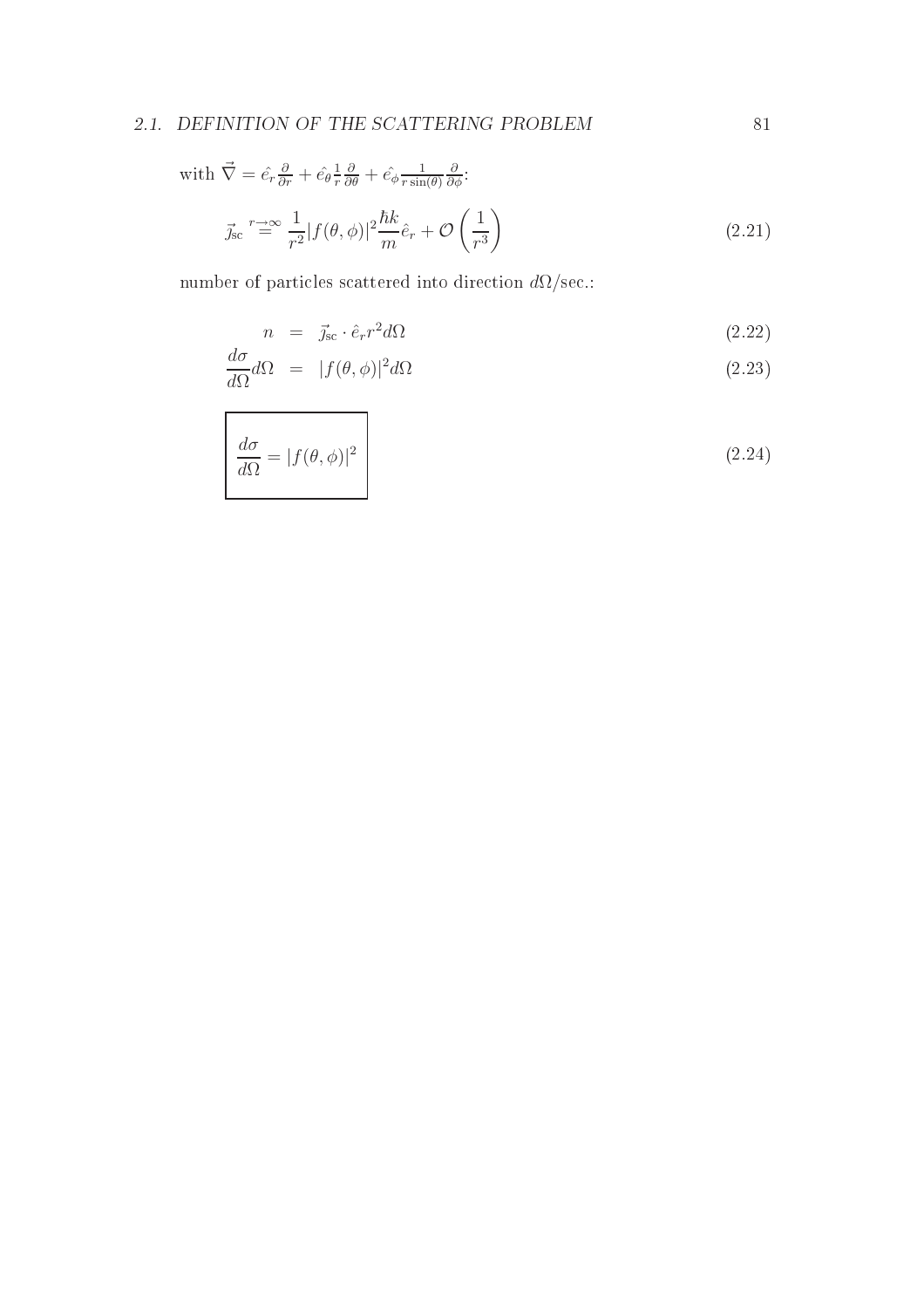# 2.2 Propagator theory and the Lippmann-Schwinger  $\sim$  equations are  $\sim$

As discussed in section 2.1, the scattering problem amounts to the solution of the Schrödinger equation with special, non-trivial boundary conditions for  $r \to \infty$ (namely a plane in
oming wave and an angle dependent s
attered wave whi
h is solution of the free Schrödinger equation for  $r \to \infty$ ;  $\psi = \psi_{\text{in}} + \psi_{\text{sc}}$ .

Therefore, it is useful to separate the problem into

- 1. a general solution of the Schrödinger equation with open boundary conditions
- 2. a spe
ial solution spe
ifying the appropriate boundary onditions.

This is achieved systematically by the *propagator theory*.

#### 1. General solution

Since we are interested in a stationary scattering problem, we consider the Schrödinger equation fixed energy E. The resolvent operator (Green's oper*ator*)  $G$  ("inverse operator") of the Schrödinger operator is defined as the solution of the inhomogeneous S
hrödinger equation

$$
(E - H)\hat{G} = 1
$$
 (representation-free form) \t(2.25)

with

$$
H = H_0 + V, \qquad H_0 = \frac{\bar{p}^2}{2m} \text{ free Hamiltonian} \tag{2.26}
$$

and

V scattering potential, 1 unit operator in Hilbert space.  $(2.27)$ Resolvent of the free system  $\widehat{G}_0$ :

$$
(E - H_0)\widehat{G}_0 = 1\tag{2.28}
$$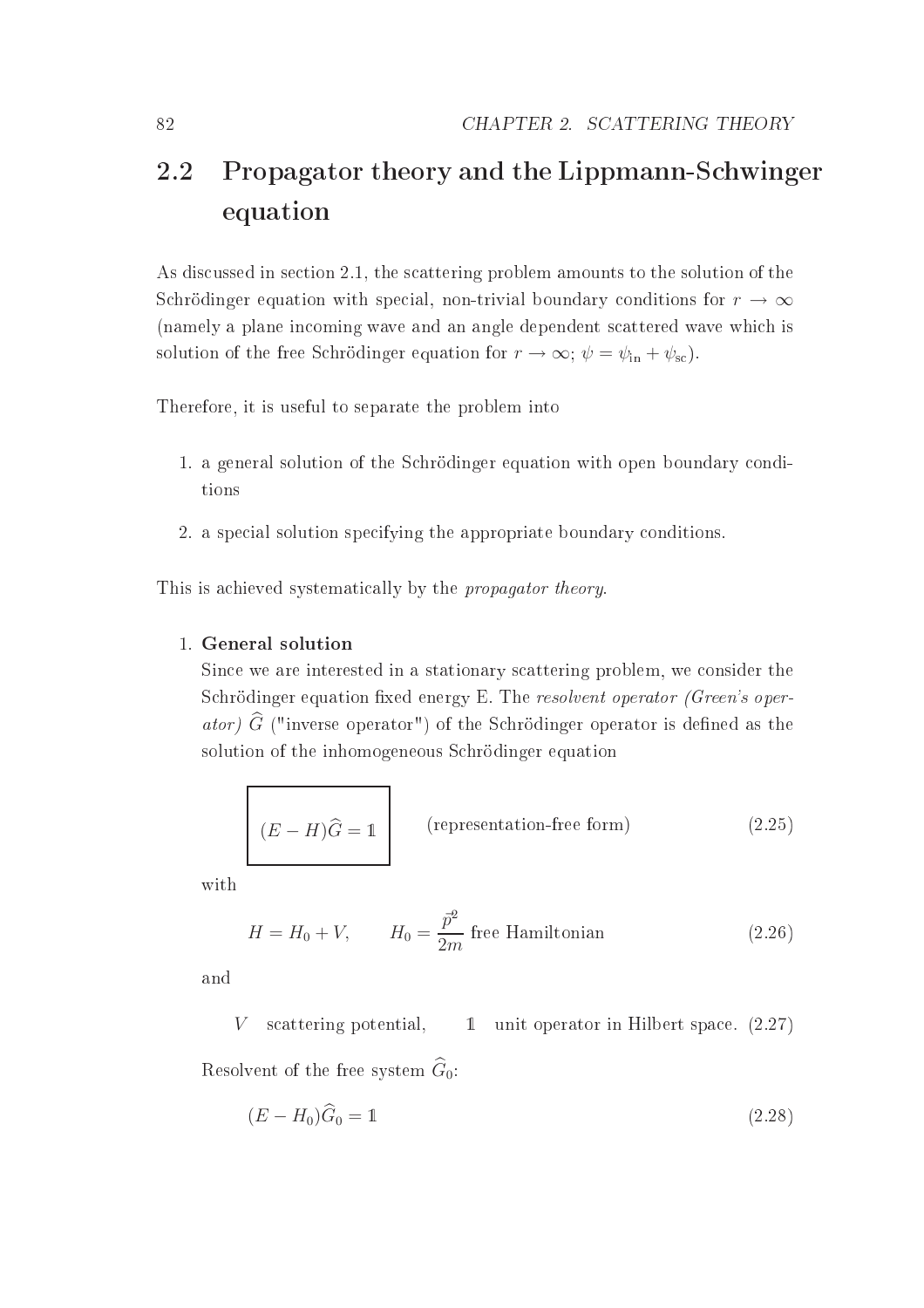## 2.2. PROPAGATOR THEORY AND THE LIPPMANN-SCHWINGER EQUATION83

The full resolvent  $\widehat{G}$  can be expressed in terms of the free resolvent  $\widehat{G}_0$  as follows, separating the perturbation. By multiplying equation (2.25) with  $\hat{G}_0$  from the left side we get:

$$
\hat{G} = \hat{G}_0 + \hat{G}_0 V \hat{G}
$$
\n(2.29)

2. Specific solution  $|\psi\rangle$  for the scattering boundary problem:

(a)  $(E - H_0)|\psi\rangle = V|\psi\rangle$ (b)  $(E - H_0)|\phi_0\rangle = 0$  solution of free problem

Subtracting (b) from (a) one obtains:

$$
(E - H_0)|\psi\rangle - (E - H_0)|\phi_0\rangle = V|\psi\rangle \tag{2.30}
$$

Multiplying with  $\widehat{G}_0$  from the left side we get:

$$
|\psi\rangle = |\phi_0\rangle + \widehat{G}_0 V |\psi\rangle \tag{2.31}
$$

$$
= |\phi_0\rangle + \frac{1}{E - H_0} V |\psi\rangle \tag{2.32}
$$

This is the *Lippmann-Schwinger equation*.

- The free solution  $|\phi_0\rangle$  is added in order to account for the plane incoming wave  $\psi_{\rm in}$ .
- This equation is very similar to the one describing the time evolution of a state in the ontext of time-dependent perturbation theory. The only difference is that here we consider the stationary case only. Both are alled Lippmann-S
hwinger equation.

The equation  $(2.31)$  differs from equation  $(2.29)$  in that the boundary conditions are implemented via  $|\psi_0\rangle$ . Equation (2.31) or (2.29) generates a perturbation series for  $\widehat{G}$  and  $|\psi\rangle$ , respectively, via iteration:

$$
\widehat{G} = \widehat{G}_0 + \widehat{G}_0 V \widehat{G}_0 + \widehat{G}_0 V \widehat{G}_0 V \widehat{G}_0 + \dots = \tag{2.33}
$$

$$
\widehat{G} = \widehat{G}_0 + \widehat{G}_0 T \widehat{G}_0 \tag{2.34}
$$

$$
= \widehat{G}_0 S \widehat{G}_0 \tag{2.35}
$$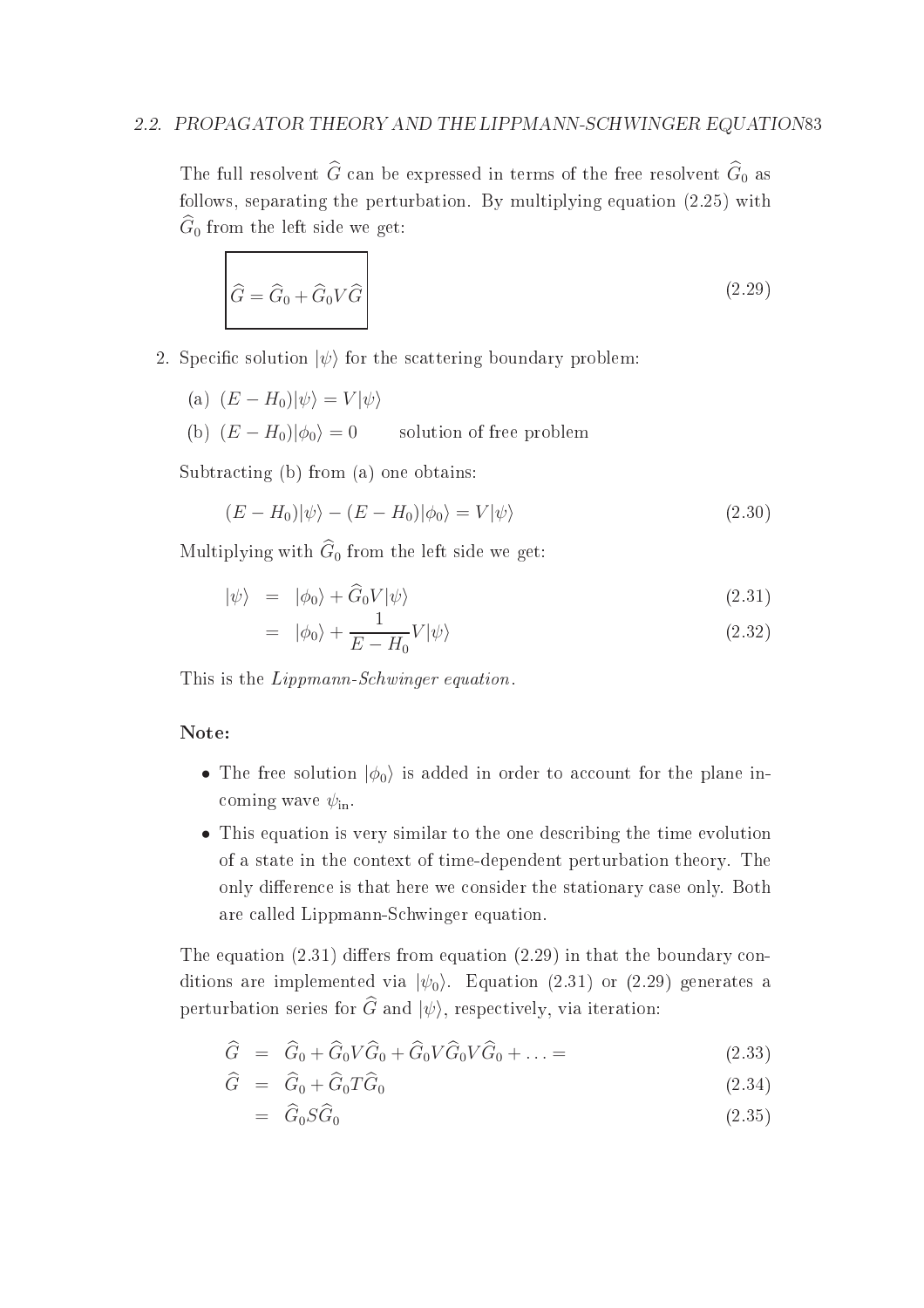with

$$
T \quad := \quad V + V\widehat{G}_0V + VG_0VG_0V + \dots \qquad \text{T-matrix} \tag{2.36}
$$

$$
S \quad := \quad \widehat{G}_0^{-1} + T \tag{2.37}
$$

$$
= E - H_0 + T \qquad \text{S-matrix} \tag{2.38}
$$

Similarly with boundary onditions:

$$
|\psi\rangle = |\phi_0\rangle + \widehat{G}_0 V |\phi_0\rangle + \widehat{G}_0 v \widehat{G}_0 V |\phi_0\rangle + \dots
$$
\n(2.39)

$$
|\psi\rangle = |\phi_0\rangle + \widehat{G}_0 T |\phi_0\rangle \tag{2.40}
$$

The usefulness of this approach becomes clear when one uses specific representations:

# (a) Momentum representation

Momentum basis:

$$
\left\{ |\vec{p}\rangle = \frac{e^{\frac{i}{\hbar}\vec{p}\vec{x}}}{\sqrt{2\pi}} \middle| \vec{p} \right\} \tag{2.41}
$$

$$
\mathbb{1} = \sum_{\vec{p}} |\vec{p}\rangle\langle\vec{p}| = \int \frac{d^3p}{(2\pi)^3} e^{-i\vec{p}\vec{x}} e^{+i\vec{p}\vec{x}'} \tag{2.42}
$$

$$
1 = (E - H_0)G_0 \tag{2.43}
$$

$$
\Leftrightarrow \langle \vec{p} | \mathbb{1} | \vec{p}' \rangle = \langle \vec{p} | (E - H_0) \sum_{\vec{p}''} | \vec{p}'' \rangle \langle \vec{p}'' | G_0 | \vec{p}' \rangle \tag{2.44}
$$

$$
\underbrace{\delta_{pp'}}_{\text{diagonal}} = \sum_{\vec{p}''} \underbrace{\left(E - \frac{\vec{p}^2}{2m}\right) \delta_{pp''}}_{\text{diagonal in p-repr.}} \underbrace{G_{0_{p''p'}}}_{\text{= }\langle \vec{p}'' | \hat{G}_0 | \vec{p}' \rangle} \tag{2.45}
$$

$$
\Rightarrow G_{0_{\vec{p}\vec{p}'}} = \frac{1}{E - \frac{p^2}{2m} \pm i\eta} \delta_{pp'} \tag{2.46}
$$

Since  $\widehat{G}_0$  is diagonal in p-representation, it is often identified simply with its diagonal element:

$$
G_{0_{\vec{p}}}(E) = \frac{1}{E - \frac{\vec{p}^2}{2m} \pm i\eta} \tag{2.47}
$$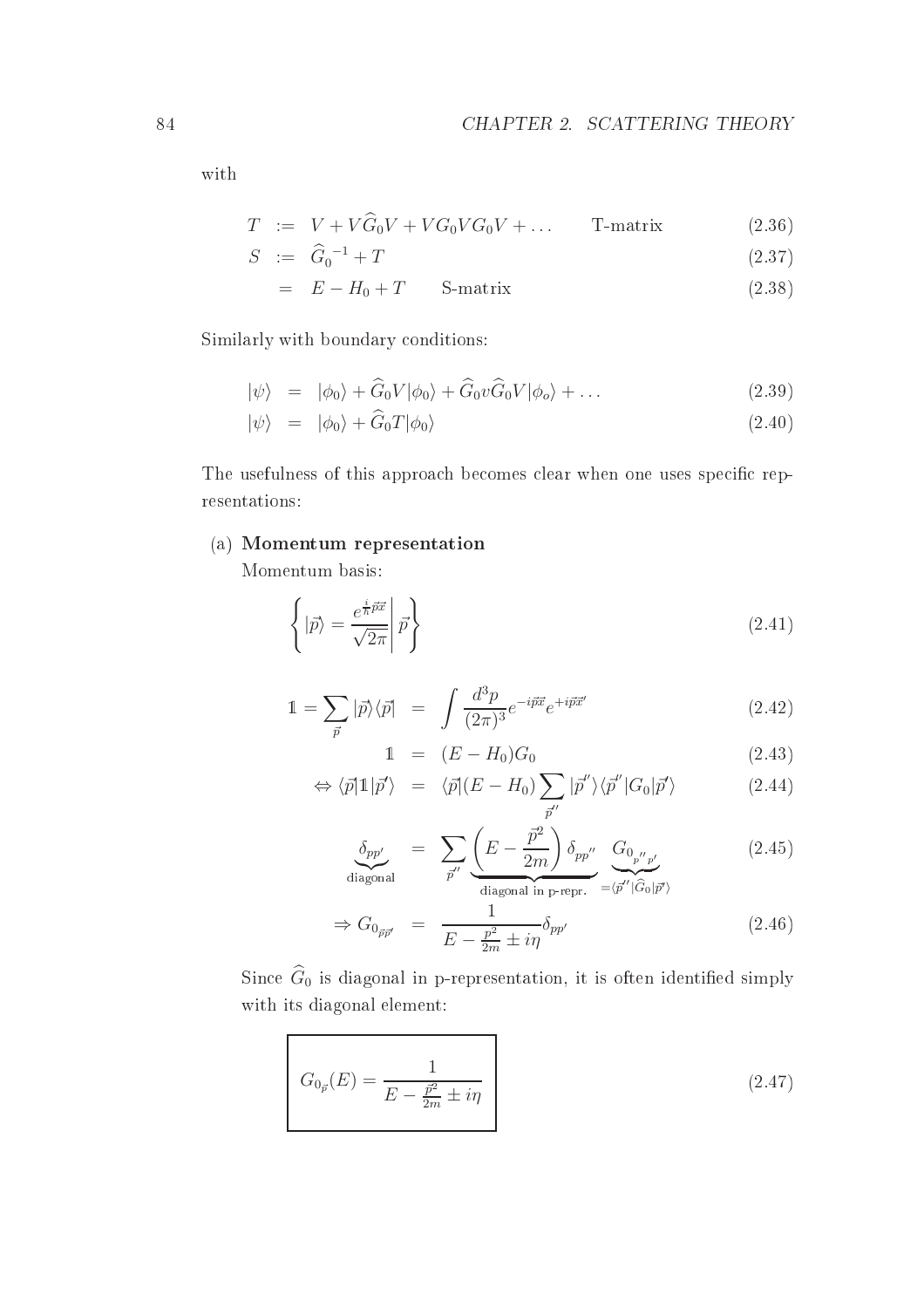#### 2.2. PROPAGATOR THEORY AND THE LIPPMANN-SCHWINGER EQUATION85

The Lippmann-S
hwinger equation be
omes in p-representation:

$$
\langle \vec{p} | \psi \rangle = \langle \vec{p} | \phi_0 \rangle + \int \frac{d^3 p}{(2\pi)^3} G_{0\vec{p}} V(\vec{p} - \vec{p}') \langle \vec{p}' | \psi \rangle \tag{2.48}
$$

with

$$
V(\vec{p} - \vec{p}') = \int d^3x \, e^{-i(\vec{p} - \vec{p}')\vec{x}} V(\vec{x}) \tag{2.49}
$$

#### Retarded and advan
ed Green's fun
tions

From the definition of the resolvent or equation  $(2.47)$  it is clear that it has poles as function of E, which require special treatment.

 $Physical$  significance of the poles in  $G$ :

The position of the poles as function of energy is  $E = \epsilon_n =$  energy eigenvalues of H. To treat the poles, e.g. in intergrations over E or  $\vec{p}$  they are shifted in the complex  $E$  plane away from the real axis by an inifinitesimal positive or negative imaginary part  $\pm i\eta$ , as indicated above.



Figure 2.3: Shift of the pole into the omplex plane

The relevance of  $\pm i\eta$  becomes clear by transforming to the time domain:

Lippmann-S
hwinger in time domain

$$
\langle \vec{p} | \psi(t) \rangle = \langle \vec{p} | \phi(t) \rangle + \int dt' \int \frac{d^3 p'}{(2\pi)^3} G_{0\vec{p}}(t - t') V(\vec{p} - \vec{p}') \langle \vec{p}' | \psi(t) \rangle \tag{2.50}
$$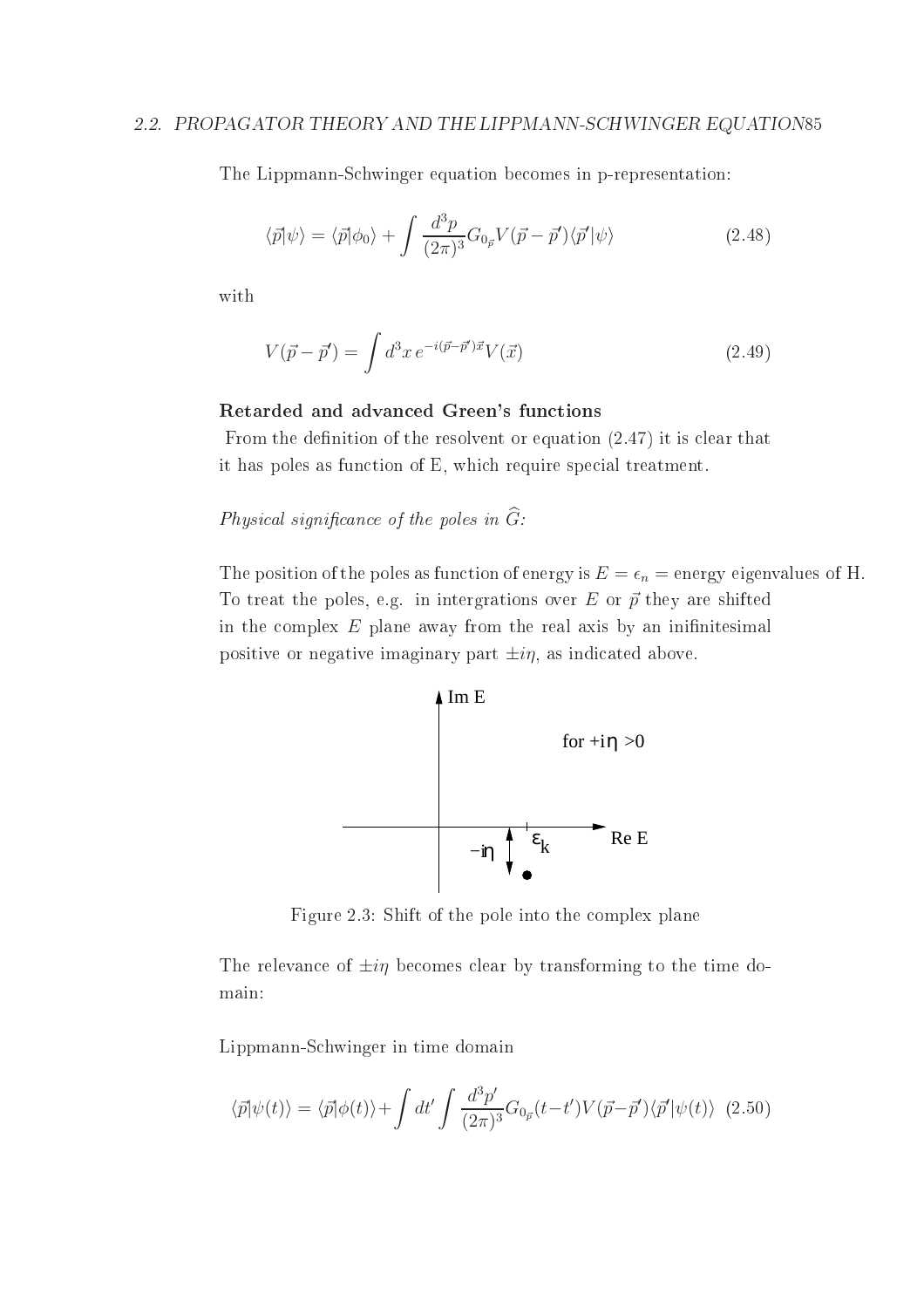with the Fourier transform

$$
G_{0_{\vec{p}}}(t-t') = \int \frac{d\omega}{2\pi} e^{-i\omega(t-t')} G_{0_{\vec{p}}}(\hbar\omega)
$$
\n(2.51)

$$
= \int \frac{d\omega}{2\pi} \frac{e^{-i\omega(t-t')}}{\hbar\omega - \epsilon_k \pm i\eta}
$$
 (2.52)

$$
= \begin{cases}\n-i\theta(t-t')e^{-\frac{i}{\hbar}\epsilon_k(t-t')}, & +i\eta \\
i\theta(t-t')e^{-\frac{i}{\hbar}\epsilon_k(t-t')}, & -i\eta\n\end{cases}
$$
\n(2.53)



Figure 2.4: Contour integration

$$
\langle \vec{p} | \psi(t) \rangle = \langle \vec{p} | \phi(t) \rangle + \int_{-\infty}^{\infty} dt' \int \frac{d^3 p'}{(2\pi)^3} G_{0\vec{p}}^{r/a}(t - t') V(\vec{p} - \vec{p}') \langle \vec{p}' | \psi(t) \rangle
$$
\n(2.54)

 $G^{r/a}$  is called the retarded/advanced propagator, because it propagates the wave function  $t'$  to  $t$  with  $t > t'$  (retarded, causal),  $t < t'$  (advanced, acausal).

# (b) Position representation

$$
\psi(x) = \langle x | \psi \rangle \qquad \text{etc.} \qquad \text{fixed energy E} \tag{2.55}
$$

$$
\psi(x) = \phi_0(x) + \int d^3x' G_0(\vec{x}, \vec{x}') V(\vec{x}') \psi(\vec{x}')
$$
\n(2.56)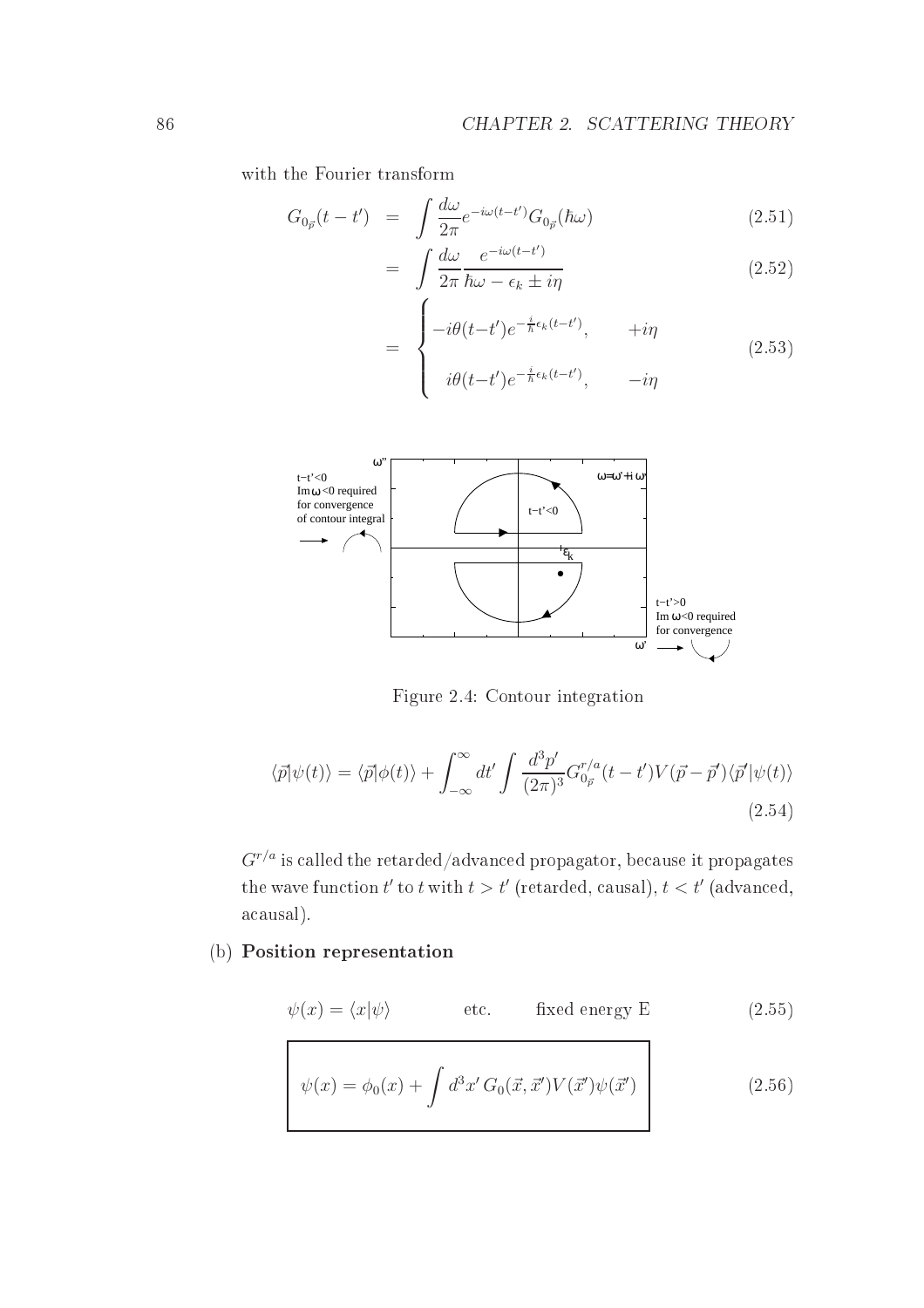$$
G_0^{r,a}(\vec{x}, \vec{x}') = \int \frac{d^3k}{(2\pi)^3} \int \frac{d^3k'}{(2\pi)^3} G_{0\vec{p}}^{r,a}(E) \delta_{pp'} e^{\frac{i}{\hbar} \vec{p} \vec{x}} e^{\frac{i}{\hbar} \vec{p}' \vec{x}'} \qquad (2.57)
$$

$$
= \langle \vec{x} | \hat{G}_0^{r,a} | \vec{x}' \rangle \qquad \qquad \vec{k} = \frac{\vec{p}}{\hbar} \qquad (2.58)
$$

$$
G_0^{r,a}(\vec{x}, \vec{x}') = -\frac{1}{4\pi} \frac{2m}{\hbar^2} \frac{e^{\pm i\vec{k}|\vec{x} - \vec{x}'|}}{|\vec{x} - \vec{x}'|}
$$
(2.59)

with 
$$
\vec{k} = \sqrt{\frac{2mE}{\hbar^2}}
$$
 (2.60)

Interpretation of the Lippmann-S
hwinger equation and its expansion in terms of Feynman diagrams:

$$
G = G_0 + \int dx'' G_0(x, x'') V(x'') G_0(x'', x')
$$
 (2.61)

$$
= \ldots \tag{2.62}
$$



Figure 2.5: L-S equation in terms of Feynman diagrams

#### The scattering amplitude  $f(\theta, \phi)$ :

From (2.56) in the limit  $|\vec{x}| \gg |\vec{x}'|$  we can now identify the scattering amplitude.

Choose:

$$
\phi_0(x) = \psi_{\rm in} = e^{ikz}, \ k = \sqrt{\frac{2mE}{\hbar^2}}
$$
\n(2.63)

Since the potential  $V(\vec{x}')$  is localized in space, the  $\vec{x}'$  integral in (2.56) runs over a region  $|\vec{x}'| \lesssim r_0$ , i.e. we can take the limit  $|\vec{x}| \gg |\vec{x}'|$  with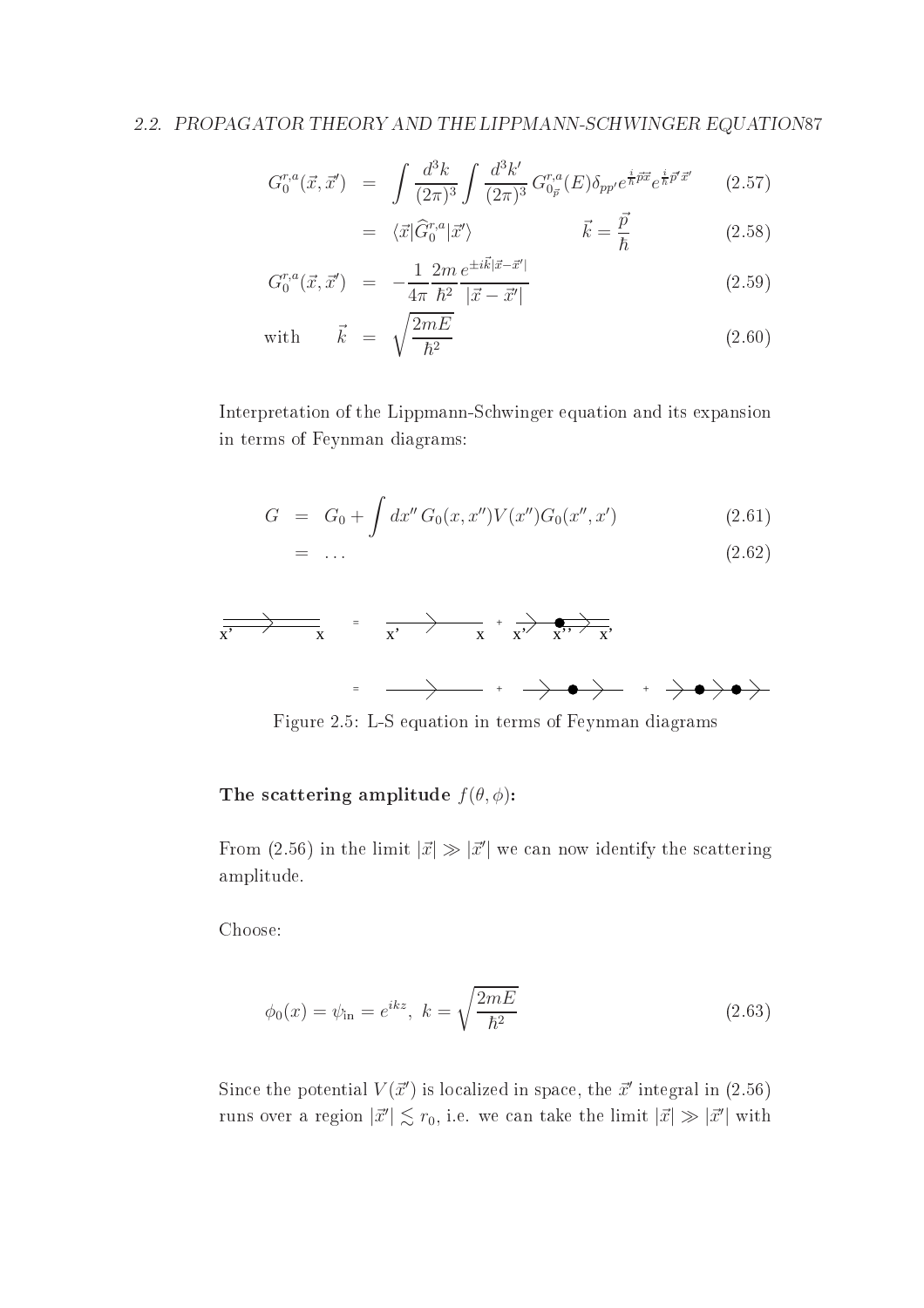$$
r = |\vec{x}| \text{ and } \vec{k}' = k = \vec{k}_{\text{out}}:
$$
  
\n
$$
G_0^{r,a}(\vec{x} - \vec{x}') \underset{\vec{x} \to \infty}{\cong} -\frac{1}{4\pi} \frac{2m}{\hbar^2} \underbrace{\underbrace{e^{(\pm)ikr}}_{\text{only outgoing parts}} e^{(\mp)i\vec{k}'\vec{x}'} \qquad (2.64)
$$
  
\n
$$
\psi(\vec{x}) = e^{ikz} + \left[ -\frac{1}{4\pi} \frac{2m}{\hbar^2} \int d^3x' e^{-i\vec{k}\vec{x}'} V(\vec{x}') \quad (2.65)
$$
  
\n
$$
\times \psi(\vec{x}') \right] \frac{e^{ikr}}{r}
$$
  
\n
$$
= e^{ikz} + \left[ -\frac{1}{4\pi} \frac{2m}{\hbar^2} \int d^3x' e^{-i\vec{k}'_{\text{out}}\vec{x}'} \quad (2.66)
$$
  
\n
$$
\times T(\vec{x}', \vec{x}') \underbrace{e^{i\vec{k}_{\text{in}}\vec{x}'} \right] \frac{e^{ikr}}{r}
$$
  
\n
$$
f(\theta, \phi) = -\frac{1}{4\pi} \frac{2m}{\hbar^2} \int d^3x' e^{-i(\vec{k}_{\text{out}} - \vec{k}_{\text{in}})\vec{x}'} T(\vec{x}', \vec{x}')
$$
  
\n
$$
f(\vec{k}_{\text{out}}, \vec{k}_{\text{in}}) = -\frac{1}{4\pi} \frac{2m}{\hbar^2} (2\pi)^3 T(\vec{k}_{\text{out}}, \vec{k}_{\text{in}})
$$
  
\n(2.68)

Born approximation:

Iterate the Lippmann-Schwinger equation only once. Replace  $T(\vec{k}_{\text{out}},\vec{k}_{\text{in}})$ by  $V(\vec{k}_{\text{out}} - \vec{k}_{\text{in}})$  in all expressions above.

Expansion:

'n

$$
k|\vec{x} - \vec{x}'| \cong \vec{k}\vec{r} - \underbrace{k\,\vec{x}}_{\vec{k}' = k_{\text{out}}} \cdot \vec{x}' \tag{2.69}
$$

#### 2.3The opti
al theorem

Relation between the imaginary part of the forward scattering amplitude Im  $f(\theta =$ 0) and the total cross section  $\sigma_{\text{tot}} = \int d\Omega \frac{d\sigma}{d\Omega}$  $d\Omega$  .

$$
\boxed{\text{Im } f(\theta = 0) = \frac{k}{4\pi} \sigma_{\text{tot}}} \quad k = \sqrt{\frac{2mE}{\hbar^2}} \tag{2.70}
$$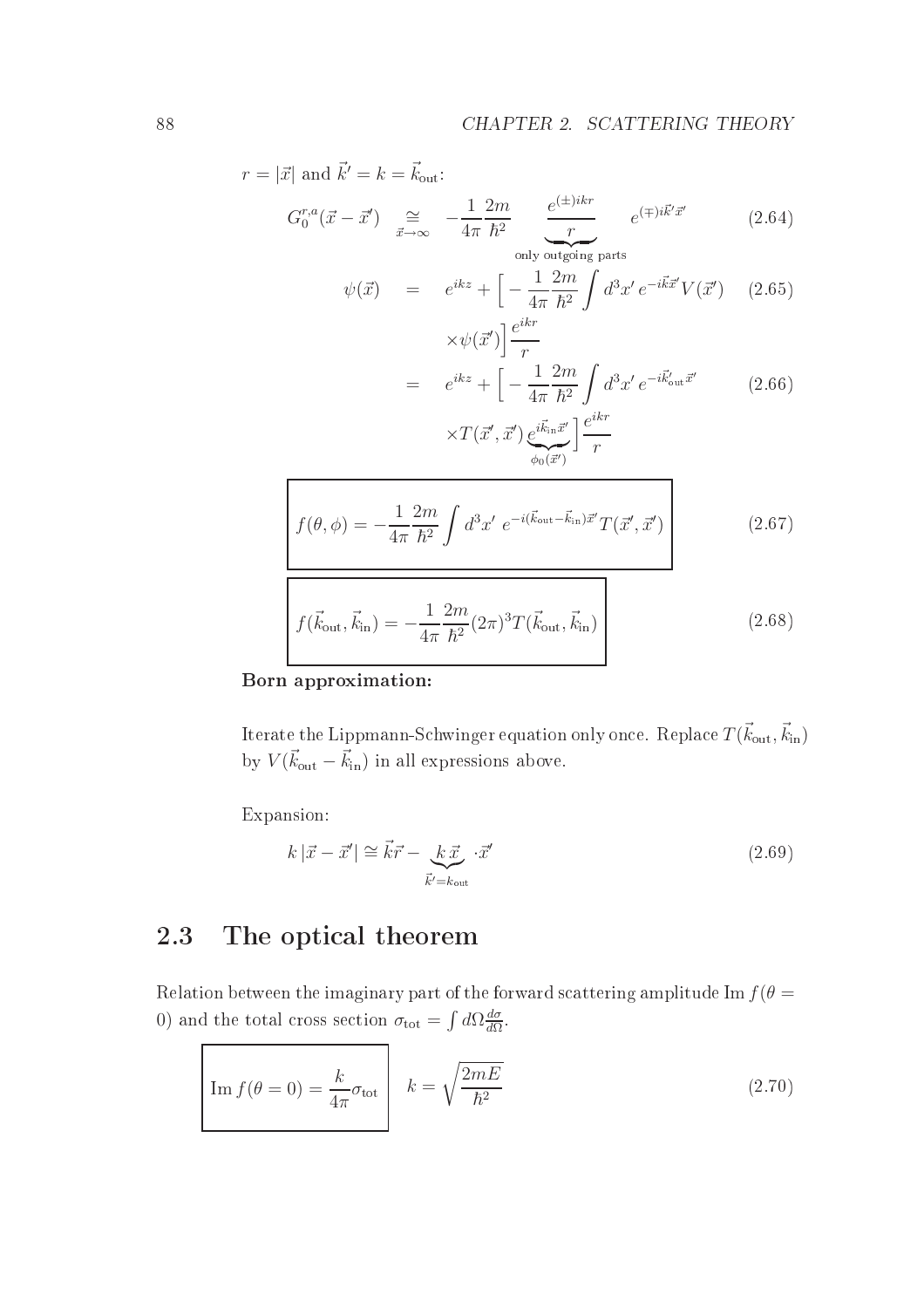#### Proof:

 $G^a = (G^r)^*$ 

$$
f(\theta = 0) = f(\vec{k}, \vec{k}) = -\frac{1}{4\pi} \frac{2m}{\hbar^2} (2\pi)^3 \langle \vec{k} | T | \vec{k} \rangle
$$
 (2.71)

$$
\operatorname{Im}\left\langle \vec{k}|T|\vec{k}\right\rangle = \operatorname{Im}\left\langle \vec{k}|V|\psi\right\rangle \tag{2.72}
$$

$$
= \operatorname{Im} \left[ \left( \langle \psi | - \langle \psi | V G_0^a \rangle V | \psi \rangle \right] \right] \tag{2.73}
$$

$$
= \operatorname{Im} \left[ \underbrace{\langle \psi | V | \psi \rangle}_{\text{real}} - i \pi \langle \psi | V \delta(E - H_0) V | \psi \rangle \right] \tag{2.74}
$$

$$
= -\pi \langle \psi | V \delta(E - H_0) V | \psi \rangle \tag{2.75}
$$

$$
= -\pi \langle \vec{k} | T^+ \delta(E - H_0) T | \vec{k} \rangle \tag{2.76}
$$
\n
$$
\int_{\mathbb{R}^3} \mathcal{L} \cdot \vec{E} \cdot \mathcal{L} \cdot \vec{k} \cdot \vec{k} \cdot \vec{k} \cdot \vec{k} \cdot \vec{k} \tag{2.77}
$$

$$
= -\pi \int d^3k \langle \vec{k} | T^+ | \vec{k}' \rangle \langle \vec{k}' | T | \vec{k} \rangle \delta \left( E - \frac{\hbar^2 k}{2m} \right) \qquad (2.77)
$$

$$
= -\pi \int d\Omega \frac{mk}{\hbar^2} |\langle \vec{k}' | T | \vec{k} \rangle|^2 \tag{2.78}
$$

#### 2.3.1Partial wave expansion: s
attering phase shift

In section 2.1 we had seen that in the far-field region,  $|\vec{r}| \gg r_0$  (where  $r_0 =$  extension of the potential  $V(\vec{r}) \approx 0, |\vec{r}| > r_0$ , the scattered wave is a *radially outgoing* wave, with an angle-dependent outgoing current density:

$$
\psi(\vec{r}) = e^{i\vec{k}\vec{r}} + f(\theta, \phi) \frac{e^{ik\vec{r}}}{r} = \psi_{\text{in}} + \psi_{\text{sc}}
$$
\n(2.79)

$$
\vec{j}_{\rm sc}(\theta,\phi) = \frac{\hbar k}{m} |f(\theta,\phi)|^2 \frac{\widehat{e}_r}{r^2} + \mathcal{O}\left(\frac{1}{r^3}\right)
$$
\n(2.80)

For  $|\vec{r}| > r_0$ ,  $\psi_{\rm sc}(\vec{r})$  is a solution of the free Schrödinger equation, which seperates into angular momentum and radial parts. We could, therefore, write  $\psi_{\rm sc}$  as an expansion in the complete set of spherical harmonics

$$
\psi_{\rm sc}(r \to \infty, \theta, \phi) = \sum_{l,m} [A_{l} j_l(k_0 r) + B_l n_l(k_0 r)] Y_l^m(\theta, \phi)
$$
\n(2.81)

where the expansion coefficients  $[A_{l}j_{l}(k_{0}r) + B_{l}n_{l}(k_{0}r)]$  are the general solution of the radial S
hrödinger equation

$$
\left(-\frac{1}{r^2}\frac{\partial}{\partial r}r^2\frac{\partial}{\partial r} + \frac{l(l+1)}{r^2}\right)R(r) = k_0R(\vec{r}), \qquad k_0 = \sqrt{2mE/\hbar^2} \quad (2.82)
$$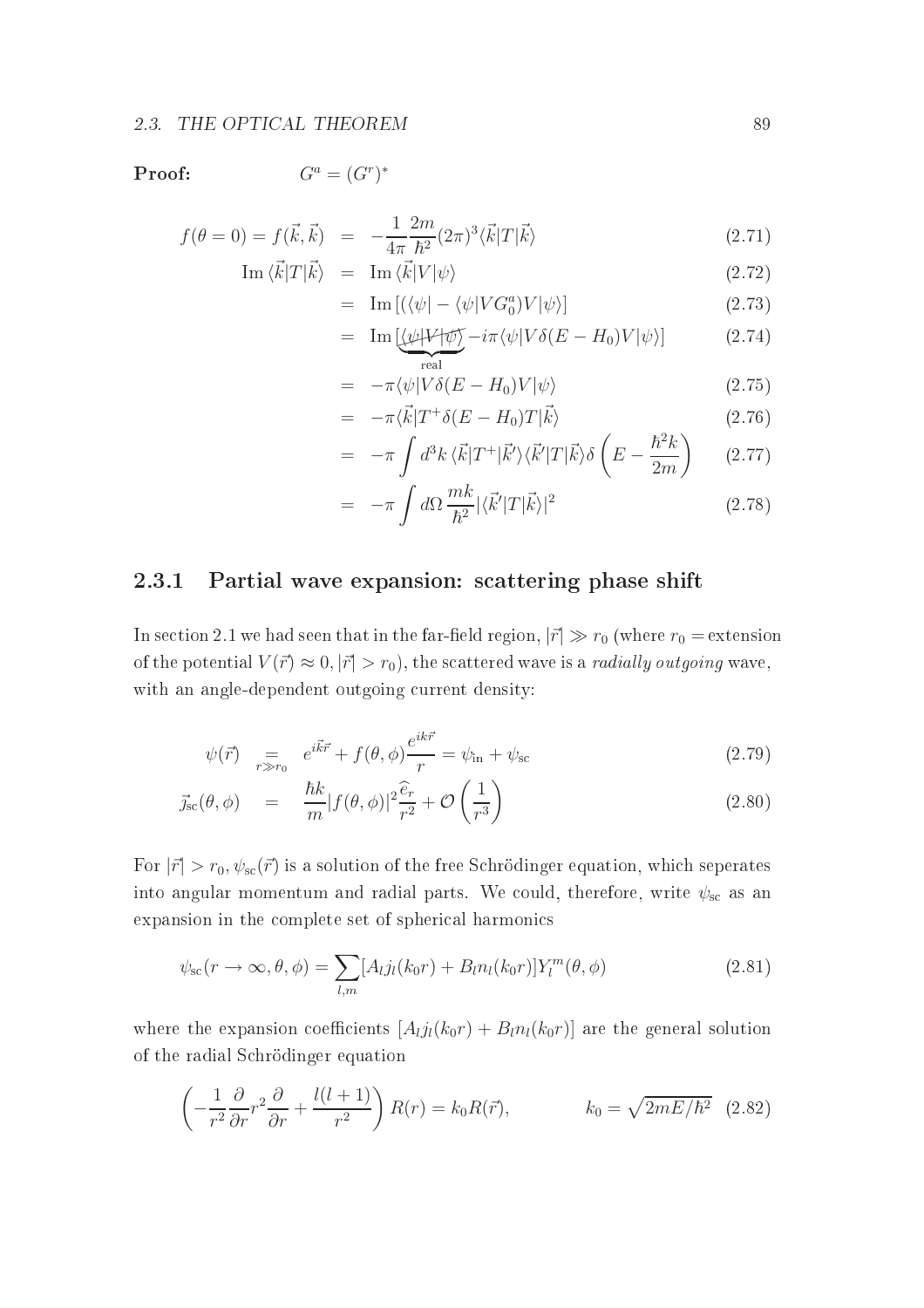and the coefficients  $A_l, B_l$  are to be determined such that  $\psi_\text{sc}(r)$  equation  $(2.67)$ crosses over smoothly to the solution in the near-field region of the potential.  $r \lesssim r_0$ . The coefficients  $C_l$  of the expansion do not depend on m, since the radial Schrödinger equation does not for a spherical potential. From the requirement that  $\psi_{\rm sc}$  conatins only outgoing waves (and the asymptotic behavior of  $j_l(k_0r), n_l(k_0r)$  for  $r \to \infty$ ) we obtained  $A_l = -iB_l$  and

$$
f(\theta,\phi) = \sum_{l} \frac{1}{k_0} (-i)^{l+1} B_l(k_0) Y_l^{0}(\theta,\phi)
$$
\n(2.83)

$$
=:\sum_{l}(2l+1)f_l(k_0)\mathcal{P}_l(\cos(\theta)).\tag{2.84}
$$

The expansion coefficients  $f_l$  of the expansion of  $f(\theta, \phi)$  are called partial wave amplitudes  $f_l(k_0)$  (independent of m). In order to get a complete understanding of the scattering process in terms of the partial waves  $Y_l^m$ , i.e. angular momentum channels  $l, m$ , it is also useful to expand the incoming plane wave  $\psi_{\text{in}}$  in terms of spherical harmonics and Bessel functions. This can be done, because  $\psi_{\rm in}(\vec{r}) = e^{i\vec{k}_0\vec{r}}$  is a solution of the free Schrödinger equation for energy  $E = \frac{\hbar^2 k_0^2}{2m}$ and  $\{j_l(k_0r)Y_l^m(\theta,\phi), n_l(k_0r)Y_l^m(\theta,\phi)\big| l=0,1,\ldots, m=-l,\ldots,+l\}$  is a complete basis set of solutions of the free Schrödinger equation for energy  $E = \frac{\hbar^2 k_0^2}{2m}$ as well.

One obtains:

$$
e^{i\vec{k}_0\vec{r}} = \sum_l i^l (2l+1) j_l (k_0 r) Y_l^0(\theta, \phi) \tag{2.85}
$$

$$
= \sum_{l=1}^{\infty} i^l (2l+1) j_l (k_0 r) P_l \underbrace{(\widehat{k}_0 \cdot \widehat{r})}_{\cos(\theta)} \tag{2.86}
$$

- Only the  $m = 0$  component contributes, because  $e^{i\vec{k}_0 \vec{r}}$  is cylindrically symmetric about  $\vec{k}_0$  axis.
- The von Neumann functions  $n_l(k_0r)$  do not contribute, because they are singular for  $\vec{r} = 0$ .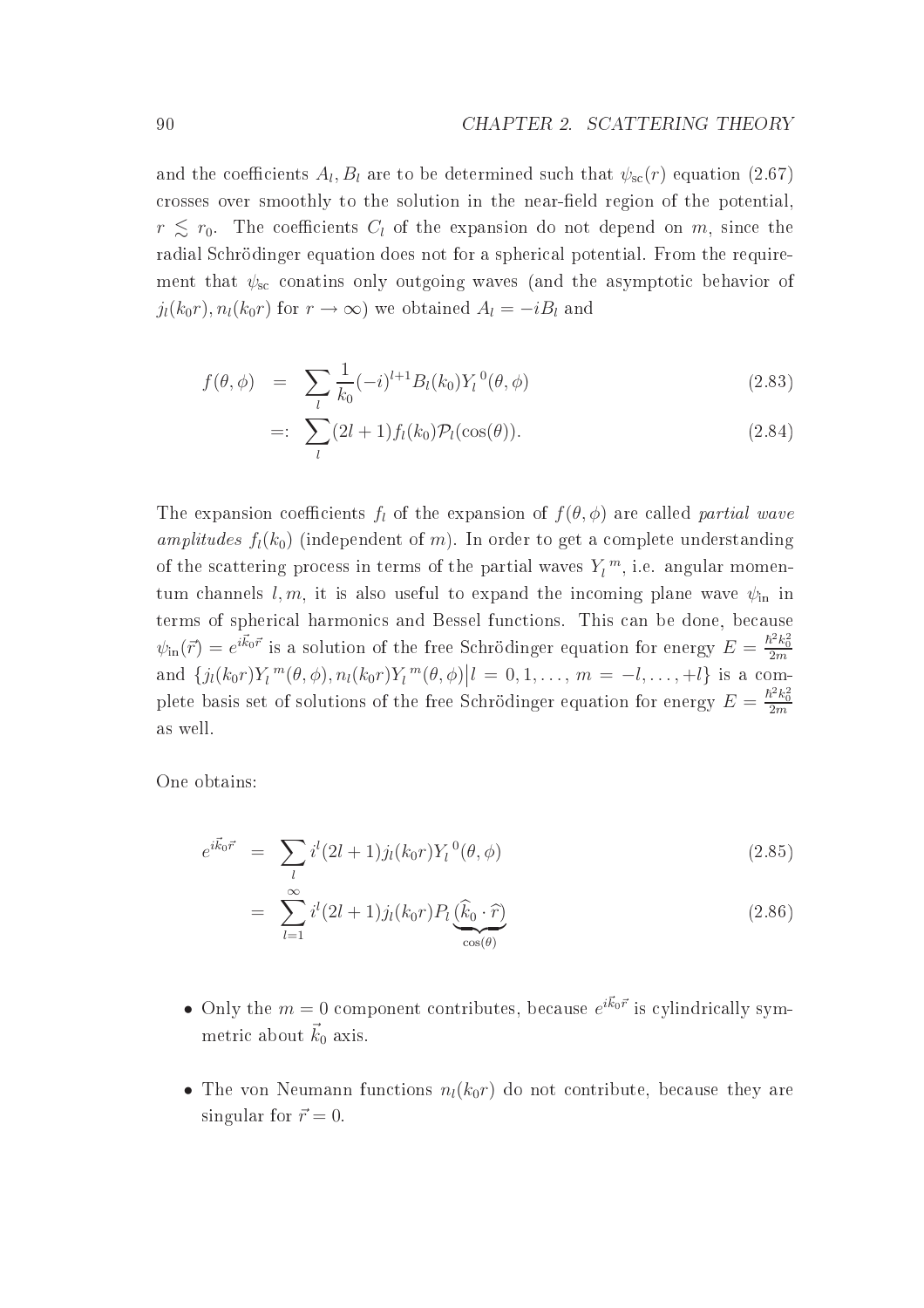#### 2.3. THE OPTICAL THEOREM 91

• Expansion coefficients (with proper normalization):

$$
\left\langle E = \frac{\hbar^2 k_0^2}{2m}, \, l, \, m \middle| \vec{k}_0 \right\rangle \ = \ \int d^3 r \, E = \frac{\hbar^2 k_0^2}{2m}, \, l, \, m \underbrace{|\vec{r}\rangle \langle \vec{r}|}_{=1} \vec{k}_0 \rangle \tag{2.87}
$$

$$
= \int d^3r \, k_0^3 j_k(k_0 r) (Y_l^0(\theta, \phi))^* \cdot e^{i\vec{k}_0 \vec{r}} \quad (2.88)
$$

$$
= \int_0^\infty dr \, r^2 k_0^3 \underbrace{\int_0^{2\pi} d\phi}_{\to \delta_{m0}} \int_{-1}^{+1} d\cos(\theta) \, j_l(k_0 x \cdot \xi)
$$

$$
\times e^{-im\phi} P_l(\cos(\theta)) e^{ik_0 \cos(\theta)}
$$
  
=  $i^l(2l+1)$  (2.90)

Hen
e, we have for the omplete solution of the s
attering problem of a spheri
ally symmetri potential:

scattering amplitude  $f(\theta, \phi) = f(\theta)$  independent of  $\phi$  and

$$
\psi(\vec{r}) \stackrel{r \to \infty}{=} e^{i\vec{k}_0 \vec{r}} + f(\theta) \frac{e^{i\vec{k}_0 \vec{r}}}{r} \tag{2.91}
$$

$$
\psi(\vec{r}) \stackrel{r \to \infty}{=} \sum_{l} \left[ (2l+1) P_l(\cos(\theta)) e^{il\frac{\pi}{2}} \frac{e^{i(k_0 r - l\frac{\pi}{2})} - e^{-i(k_0 r - l\frac{\pi}{2})}}{2ik_0 r} \right] \tag{2.92}
$$
\n
$$
+ (2l+1) f_l(k_0) P_l(\cos(\theta)) \frac{e^{ikr}}{r} \right]
$$

The first summand is a plane wave and the second one is the scattered wave  $\psi_{\text{sc}}$ .

#### Interpretation:

- $\bullet$  The incoming plane wave consists of incoming and outgoing spherical narmonics  $\equiv \frac{e^{-ik_0r}}{r}$  $\frac{i k_0 r}{r}$ ,  $\equiv \frac{e^{+ik_0 r}}{r}$ r .
- The effect of the scattering potential is to change the amplitude of the outgoing wave.

$$
1 \longrightarrow 1 + 2ik_0f_k(k_0) \tag{2.93}
$$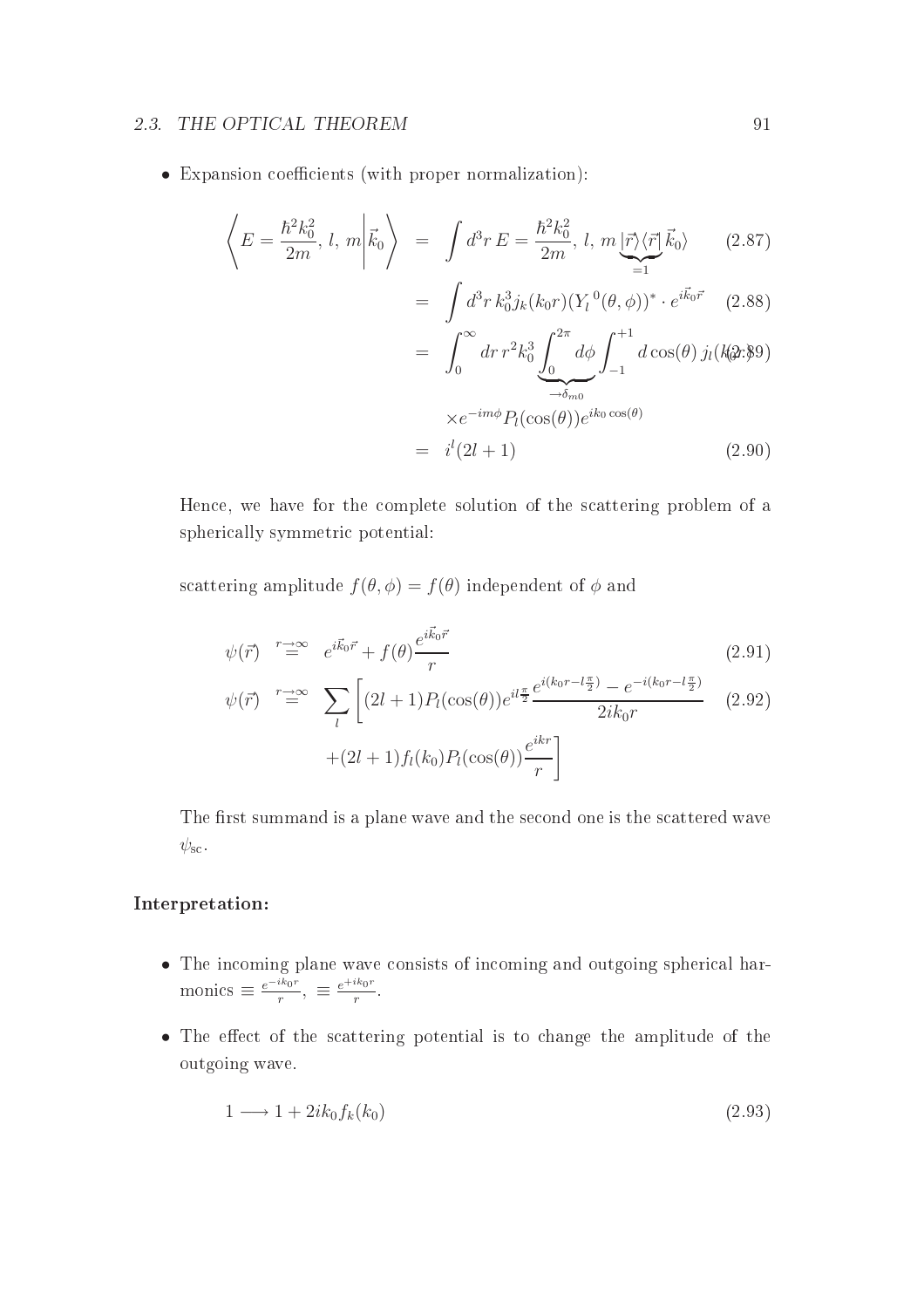

Figure 2.7: Change of the amplitude

- The incoming plane wave consists of many different angular momentum contributions, like in the classical case  $|\vec{L}| = b \cdot |\vec{p}|$  (arbitrary impact pa- $\mathop{\rm range}\nolimits(\mathbf{r}\, \mathbf{b}),$  but  $|\vec{L}|^2$  quantized in quantum case. Each  $l$  channel has different  $\text{scattering amplitude} \ f_l.$
- The current conservation (in the case of scattering without absorption or emission) implies:

$$
\vec{\nabla} \cdot \vec{j}^{\text{continuity}} = \frac{\partial}{\partial t} |\psi|^2 = 0 \tag{2.94}
$$

(no urrent sour
e or sink; inward/outward going urrents are equal)

Hence the incoming and outgoing currents must be equal and opposite. Orthogonality of the partial waves  $\Rightarrow$ 

$$
S_l := (1 + 2ik_0 f_l(k_0))
$$
\n(2.95)

with

$$
|S_l|^2 = 1 \t\t(2.96)
$$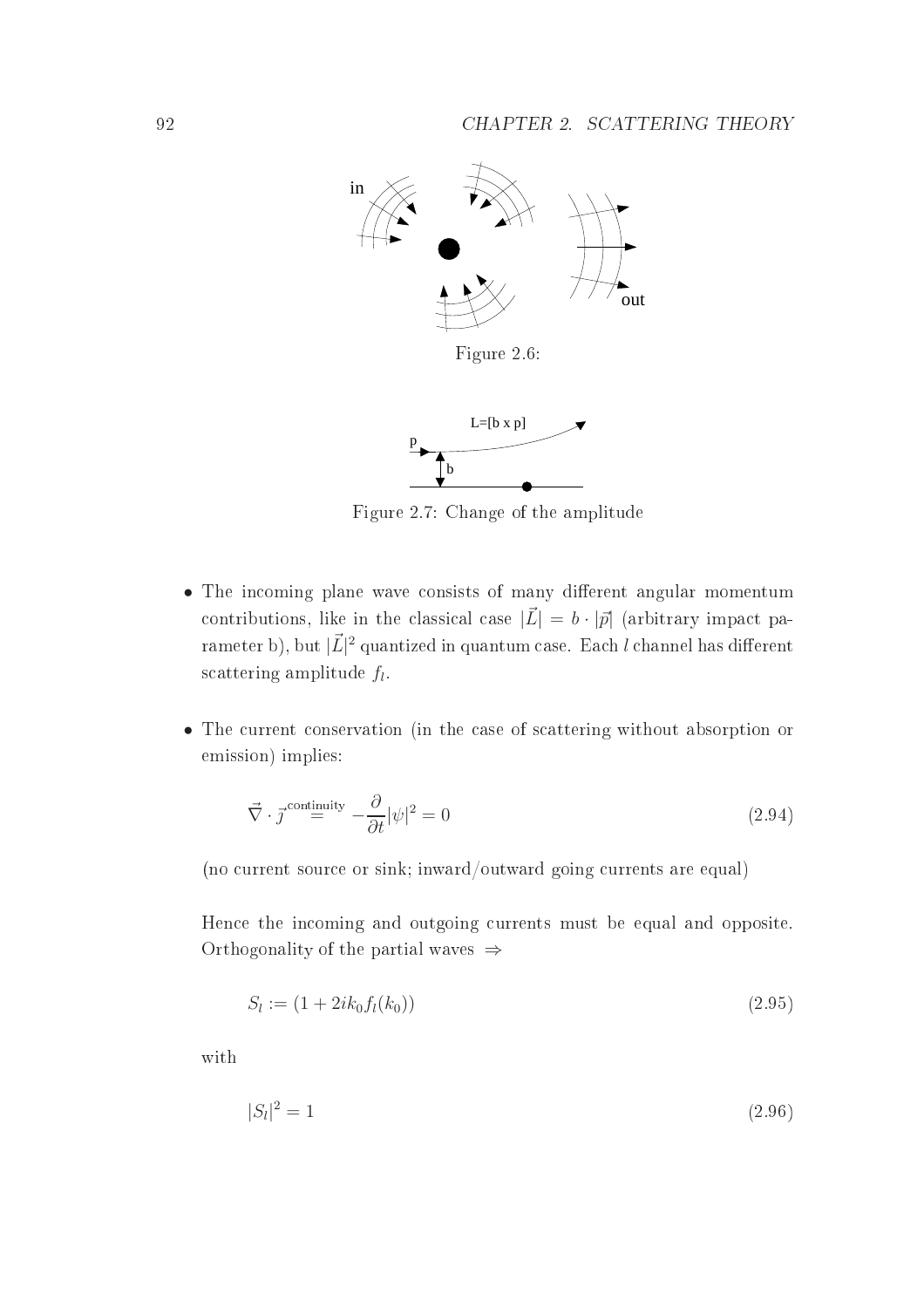

Figure 2.8:

#### • S
attering phase shift:

The imaginary part in  $S_l$  implies that the scattered outgoing wave acquires a phase shift  $2\delta_l$  compared to the incoming wave (with  $|S_l| = 1$ ):

$$
S_l = e^{2i\delta_l} = 1 + 2ik_0f_l \tag{2.97}
$$

or

$$
f_l = \frac{e^{2i\delta_l} - 1}{2ik_0} = \frac{1}{k_0} e^{i\delta_l} \sin(\delta_l)
$$
 (2.98)



Figure 2.9:

Hen
e, the total s
attering amplitude an be expressed in terms of the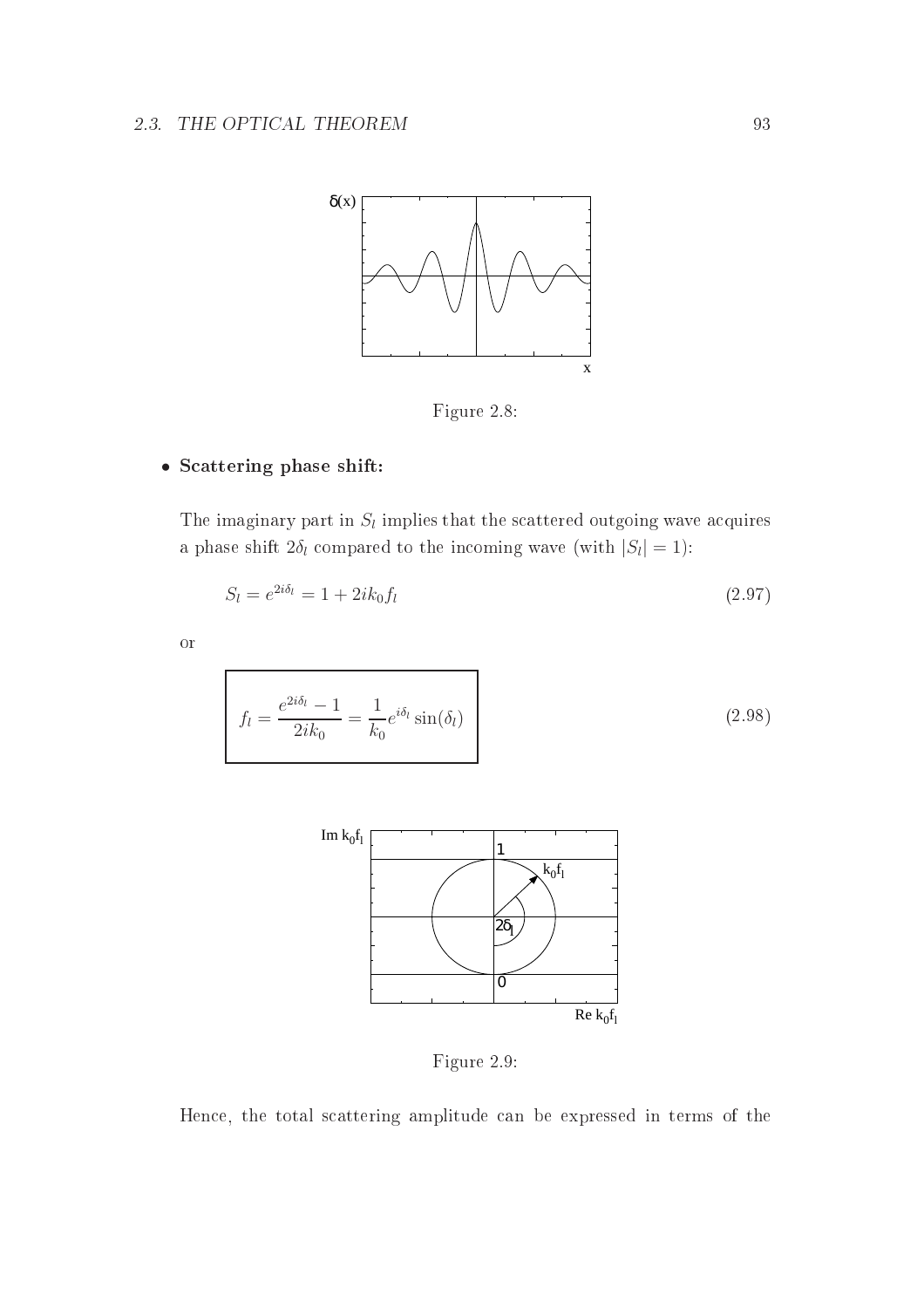partial s
attering phase shifts:

$$
f(\theta) = \frac{1}{k_0} \sum_{l=0} (2l+1) e^{i\delta_l} \sin(\delta_l) P_l(\cos(\theta)) \qquad (2.99)
$$

$$
= \sum_{l=0} (2l+1) f_l(k_0) P_l(\cos(\theta)) \tag{2.100}
$$

#### 2.3.2The opti
al theorem

This result confirms the optical theorem:

$$
\operatorname{Im} f(\theta = 0) = \sum_{l=0}^{\infty} \frac{2l+1}{k_0} \operatorname{Im} \left( e^{i\delta_l} \right) \cdot \sin(\delta_l) P_l(1) \tag{2.101}
$$

$$
= \sum_{l} \frac{2l+1}{k_0} \sin^2(\delta_l) \tag{2.102}
$$

 $(2.103)$ 

$$
\sigma_{\text{tot}} = \int d\Omega |f(\theta)|^2 \qquad (2.104)
$$

$$
= \frac{2\pi}{k_0^2} \int_{-1}^{+1} d\cos(\theta) \sum_{l,l'} (2l+1)(2l'+1) e^{i(\delta_l - \delta_{l'})} \tag{2.105}
$$

$$
\times \sin(\delta_l) \sin(\delta_{l'})
$$
  
\n
$$
\times P_l(\cos(\theta)) P_{l'}(\cos(\theta))
$$
  
\n
$$
\stackrel{(*)}{=} \frac{4\pi}{k_0^2} \sum_l (2l+1) \sin^2(\delta_l)
$$
 (2.106)

(\*) 
$$
\int_{-1}^{+1} d\cos(\theta) (2l+1) P_l(\cos(\theta)) P_{l'}(\cos(\theta)) = \delta_{ll'} \qquad (2.107)
$$

$$
\rightarrow \qquad \boxed{\text{Im } f(\theta = 0) = \frac{k_0}{4\pi} \sigma_{\text{tot}}}
$$
\n(2.108)

It is seen from the above considerations, that the scattering problem is solved, on
e the phase shifts are known.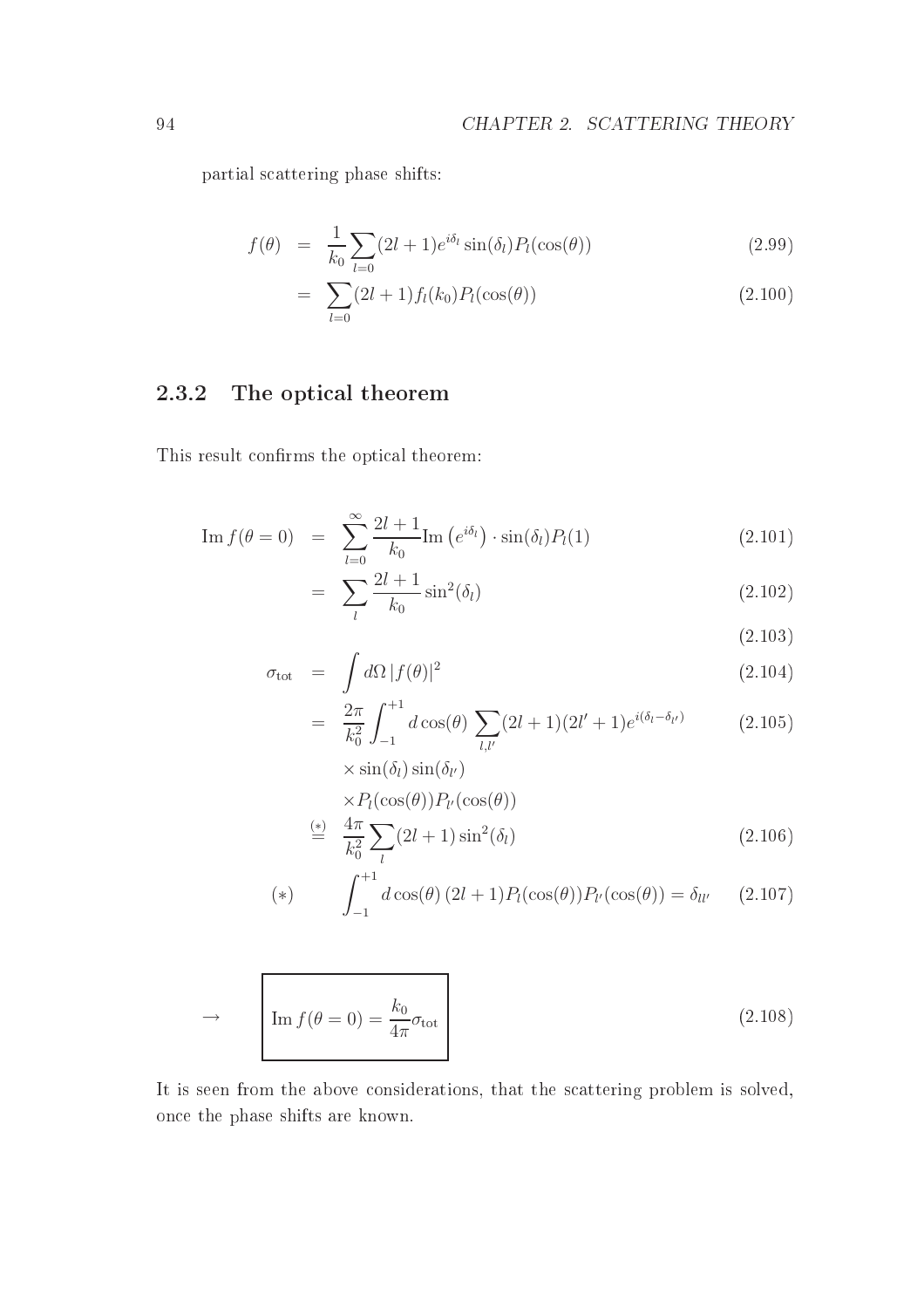#### 2.3.3 Determining the s
attering phase shifts for an arbitrary potential

The coefficients of the partial wave expansion in the outside region ( $|\vec{r}| > r_0$ ) are determined by matching the outside solution of the radial Schrödinger equation for given  $l$  to the inside solution. Therefore, we seek an explicit expression of the  $\delta_l$  in terms of the radial solutions:

Total wave function at any  $|\vec{r}| > r_0$  (spherical potential):

$$
\psi(\vec{r}) = \sum i^{l} (2l+1) A_{l}(r) P_{l}(\cos(\theta))
$$
\n(2.109)

 $A_l(r)$  solution of the radial Schrödinger equation with potential:

$$
\left[-\frac{1}{r^2}\frac{\partial}{\partial r^2}r^2\frac{\partial}{\partial r^2} + \frac{l(l+1)}{r^2} + \frac{2m}{\hbar^2}V(r)\right]A_l(r) = k_0^2A_l(r)
$$
\n(2.110)

or with  $u_l = rA_l(r)$ :

$$
\frac{d^2u_l}{dr^2} + \left(k_0^2 - \frac{2m}{\hbar^2}V(r) - \frac{l(l+1)}{r^2}\right)U_l = 0
$$
\n(2.111)

 $A_l$  with boundary condition  $u_l(r=0) = 0$  as in hydrogen problem.



Figure 2.10:

Matching (2.80) with (2.72) and (2.78) for  $r \gg r_0$  yields with  $A_l(r) = a_1 j_l + a_2 n_l$ :

$$
A_l(r) = e^{i\delta_l} [\cos(\delta_l) j_l(k_0 r) - \sin(\delta_l) n_l(k_0 r)] \qquad (2.112)
$$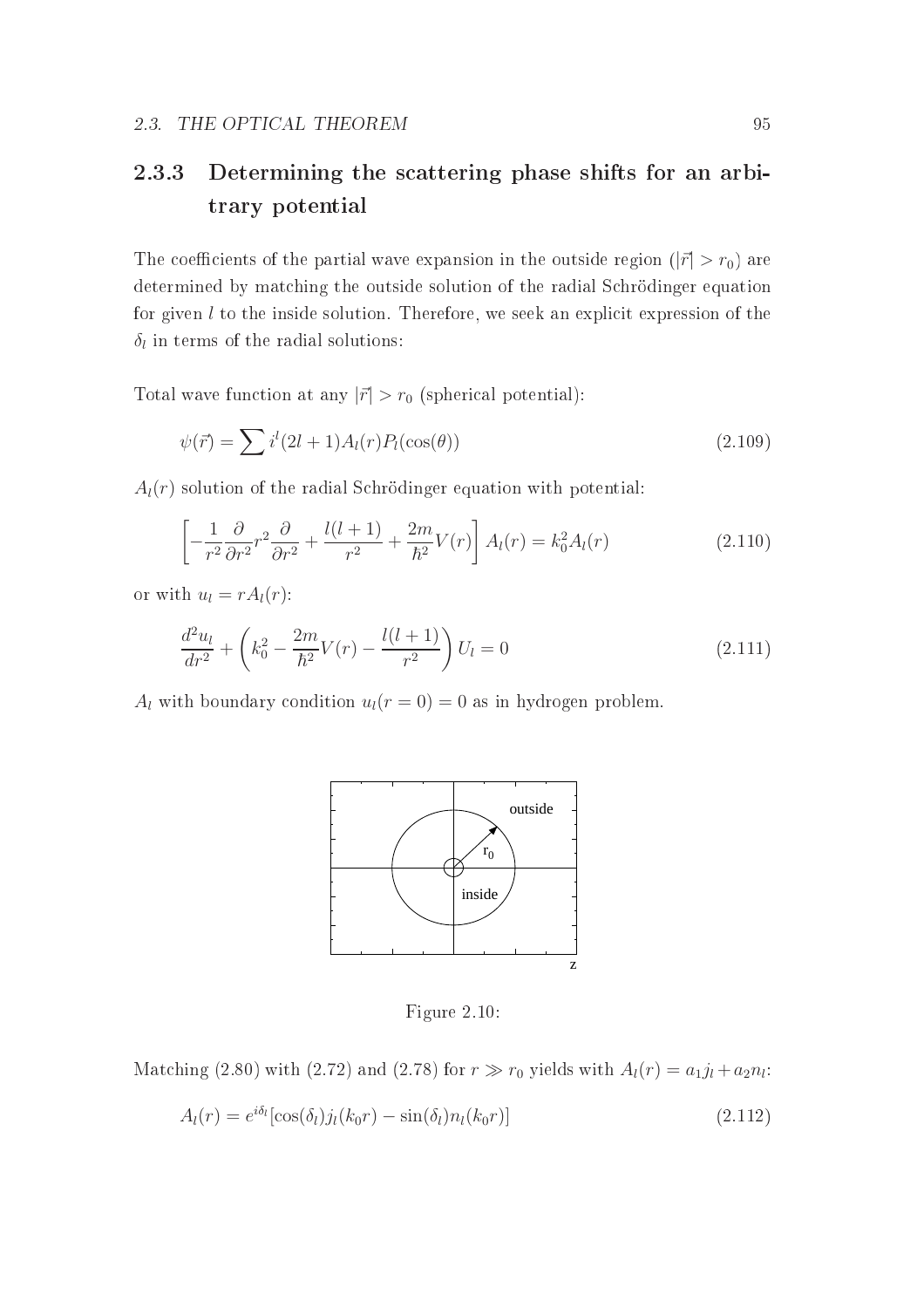Solution by logarithmi derivative:

$$
\beta_l \equiv \frac{r}{A_l} \frac{dA_l}{dr} \bigg|_{r=r_0} \qquad \text{condition on } r_0: V(r_0) \approx 0 \qquad (2.113)
$$

$$
= kr_0 \left[ \frac{j_l'(k_0 r_0) \cos(\delta_l) - n_l'(k_0 r_0) \sin(\delta_l)}{j_l(k_0 r_0) \cos(\delta_l) - n_l(k_0 r_0) \sin(\delta_l)} \right]
$$
(2.114)

$$
\sim \tan(\delta_l) = \frac{kr_0 j_l'(k_0 r_0) - \beta_l j_l(k_0 r_0)}{kr_0 n_l'(k_0 r_0) - \beta_l n_l(k_0 r_0)}
$$
(2.115)

Solve for  $A_l(r_0)$  by integrating radial Schrödinger equation.



Figure 2.11:

#### 2.3.4S
attering at low energies and bound states

 $r_0$  =range of the scattering potential

At low energies, i.e. for  $\lambda = \frac{2\pi}{k_0}$  $\frac{2\pi}{k_0}$  >  $r_0$ , partial waves with  $l > 0$  are in general unimportant:

Total potential in angular momentum hannel l:

$$
V_{\text{eff}} = V(r) + \underbrace{\frac{\hbar^2}{2m} \frac{l(l+1)}{r^2}}_{V_{\text{cf},l}(r)} \tag{2.116}
$$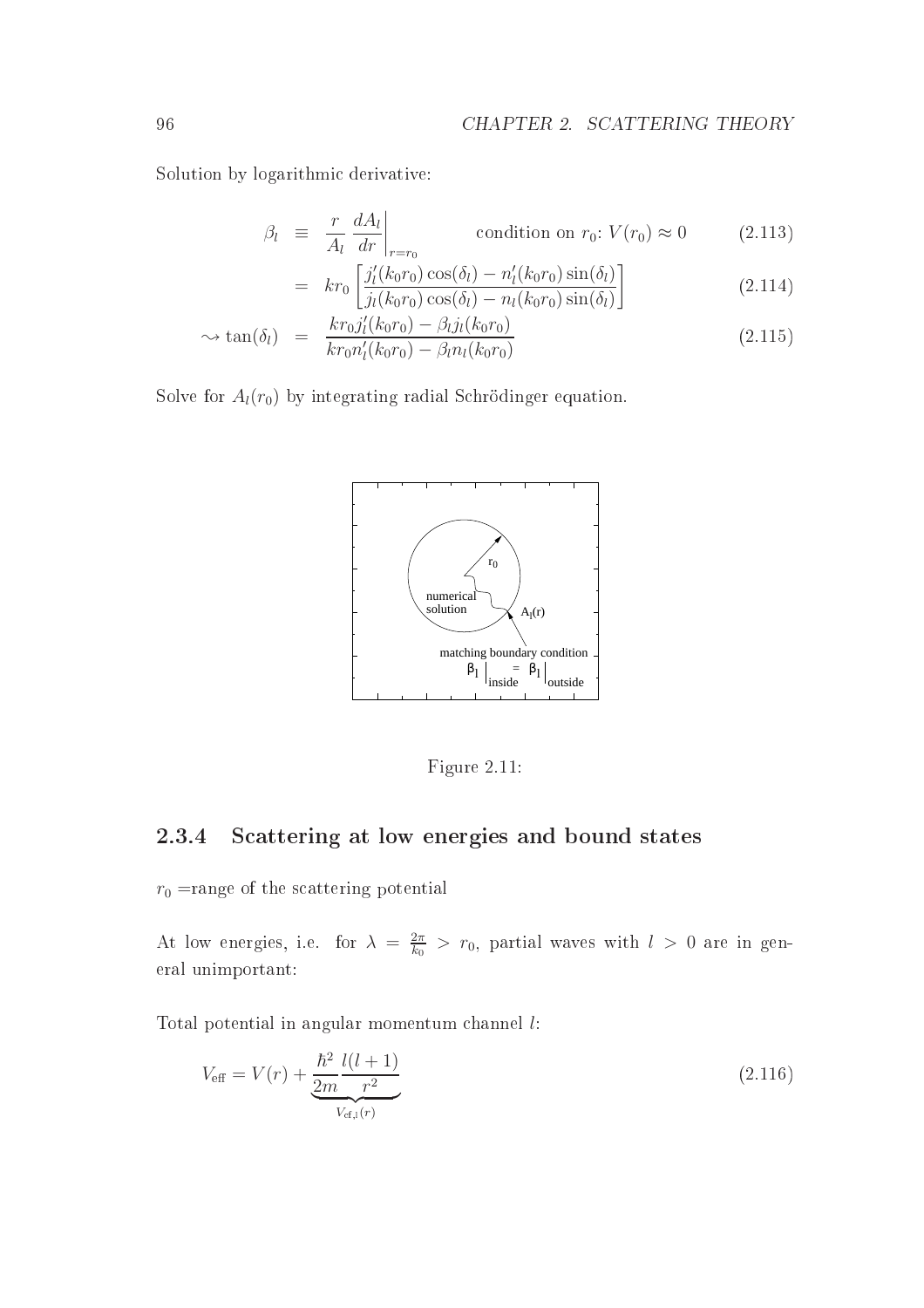## 2.3. THE OPTICAL THEOREM 97

• Classically for  $l > 0$  the particle cannot penetrate the centrifugal potential, so that it does not "feel" the potential  $V(r)$  inside the centrifugal barrier.

Classi
al estimate:



Figure 2.12:

In order to feel the potential of range  $r_0$  inside, it must penetrate the barrier at least down to  $r_0$ , i.e. it must have at least the energy

$$
E = \frac{\hbar^2 k_0^2}{2m} \ge \frac{\hbar^2}{2m} \frac{l(l+1)}{r_0^2} \tag{2.117}
$$

$$
\Rightarrow \lambda = \frac{2\pi}{k_0} \le \frac{2\pi r_0}{\sqrt{l(l+1)}},\tag{2.118}
$$

where  $\lambda$  is the wave length of the incident particle.

• Quantum mechanically, the scattering phase  $\delta_l$  and, hence,  $f_l(k_0)$  vanishes as:

$$
\delta_l \sim k_0^{2l+1} \tag{2.119}
$$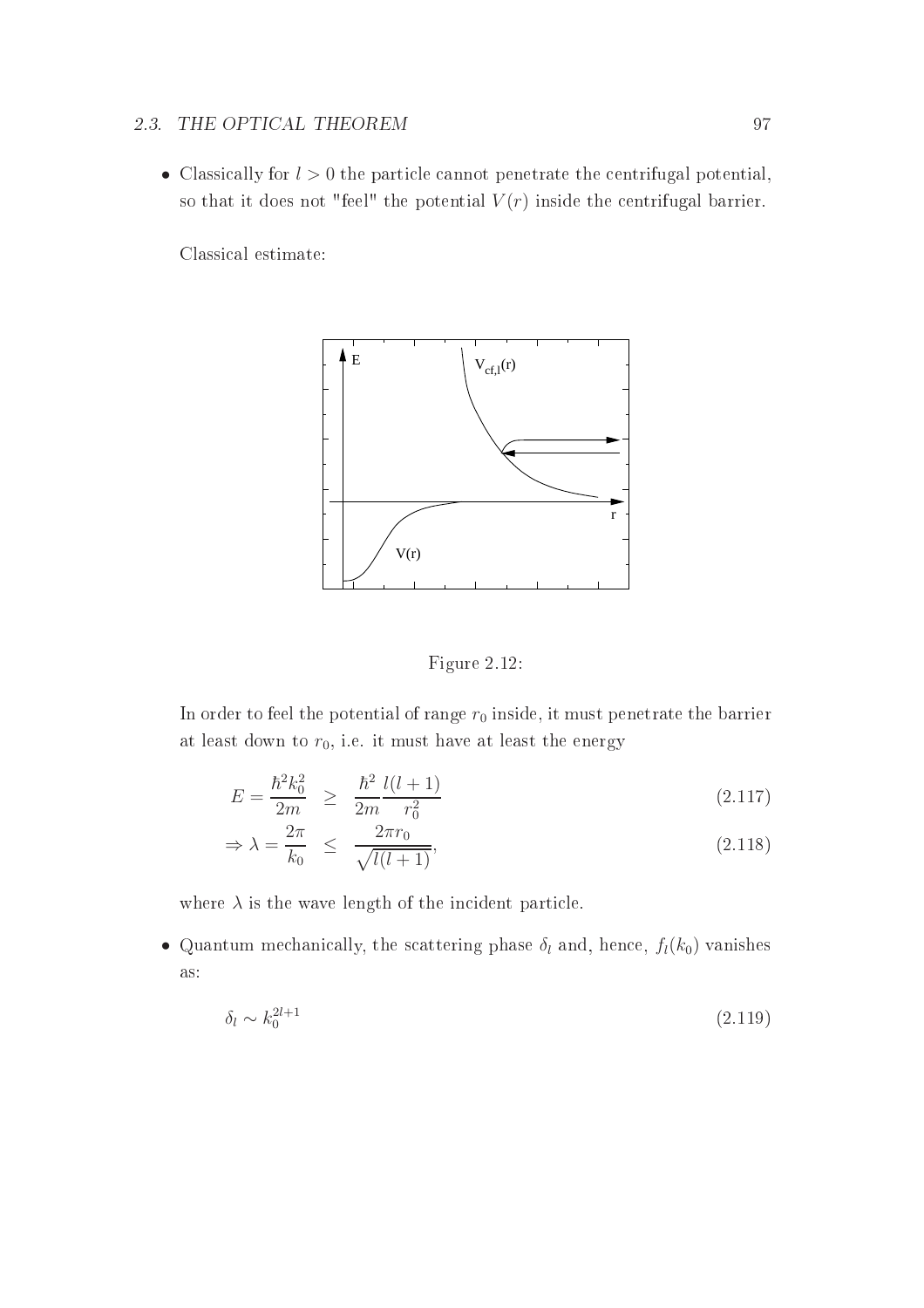#### The scattering length  $a$

Rectangular potential well, to be specific:

$$
V(r) = \begin{cases} V_0 = \text{const.} & r < r_0 \\ 0 & r \ge 0 \end{cases} \quad V_0 > 0 \quad \text{repulsive} \tag{2.120}
$$

 $k_0$ : incident wave number

We consider s-wave scattering only (low energy):

•  $r > r_0$ :

$$
A_{l=0}(r) = e^{i\delta_l} [\cos(\delta_l) j_l(k_0 r) - \sin(\delta_l) n_l(k_0 r)] \Big|_{l=0}
$$
 (2.121)

$$
\underset{r \to \infty}{\cong} e^{i\delta_l} \frac{\sin(k_0 r - l\pi + \delta_l)}{k_0 r} \bigg|_{l=0} \tag{2.122}
$$

$$
= e^{i\delta_l} \frac{\sin(k_0 r + \delta_l)}{k_0 r} \tag{2.123}
$$

Here we have used:

$$
j_{l=0}(k_0r) = \frac{\sin(k_0r - l\pi)}{k_0r}
$$
 (2.124)

$$
n_{l=0}(k_0 r) = \frac{\cos(k_0 r - l\pi)}{k_0 r}
$$
\n(2.125)

$$
\sin(a \pm b) = \sin(a)\cos(b) \pm \cos(a)\sin(b) \tag{2.126}
$$

•  $r < r_0$ :

$$
u(r) \equiv rA_{l=0}(r) \sim \sin(k'r) \tag{2.127}
$$

with  $E - V_0 = \frac{\hbar^2 k'^2}{2m}$  $\frac{2k^2}{2m}$  for  $V = \text{const.}$ 

Radial S
hrödinger equation

$$
\frac{d^2u}{dr^2} + \left(k'^2 - \frac{2m}{\hbar^2}V_0\right)u = 0 \qquad (l = 0)
$$
\n(2.128)

and boundary condition  $u(r = 0) = 0$ .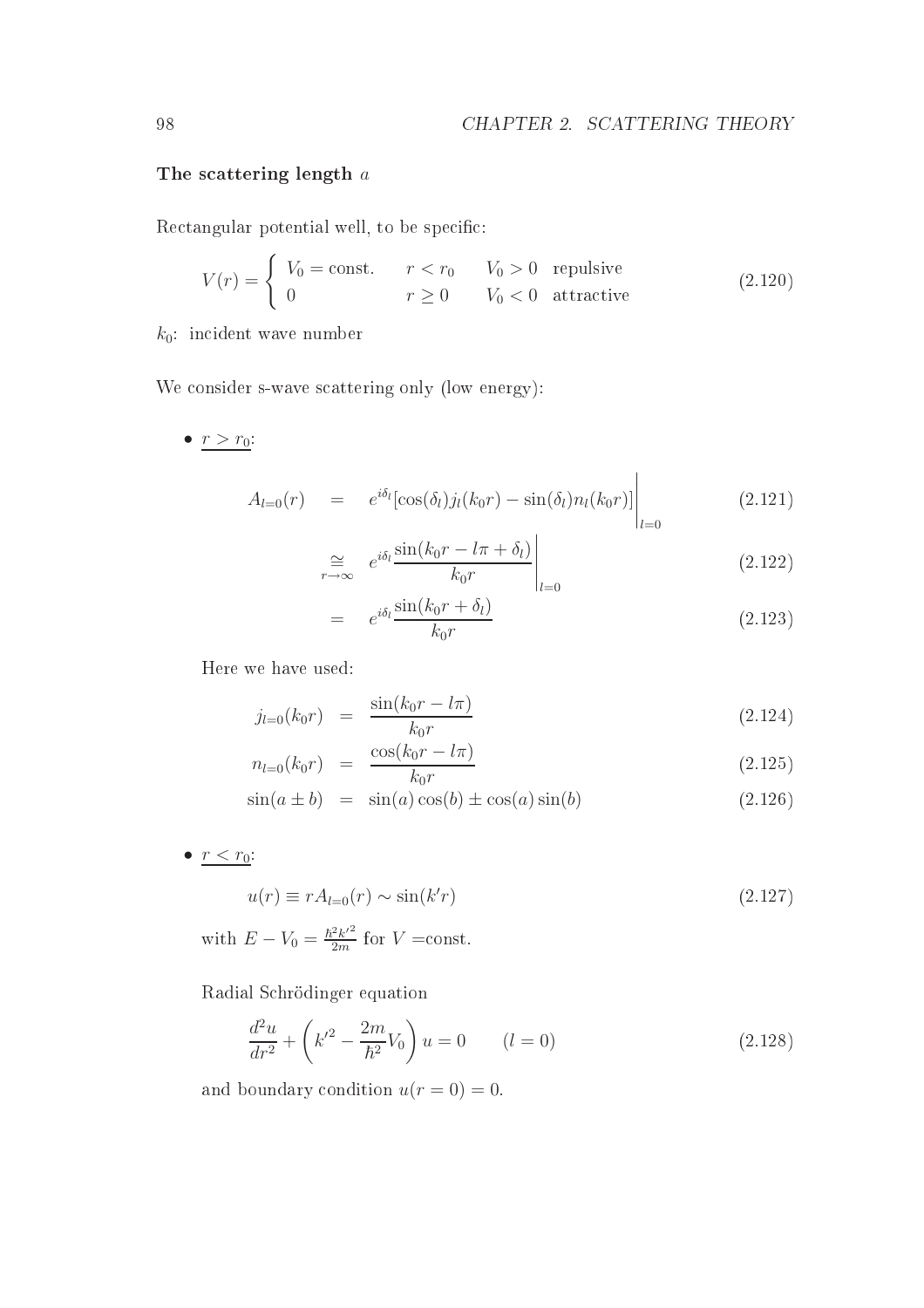For  $E - V_0 > 0$  inside solution has same form as outside solution, but for

$$
V_0 < 0 \qquad k' > k_0 \qquad \text{attractive} \tag{2.129}
$$

 $V > 0$   $k' < k_0$  repulsive (2.130)



Figure 2.13:  $V_0$  attractive



Figure 2.14:  $V_0$  repulsive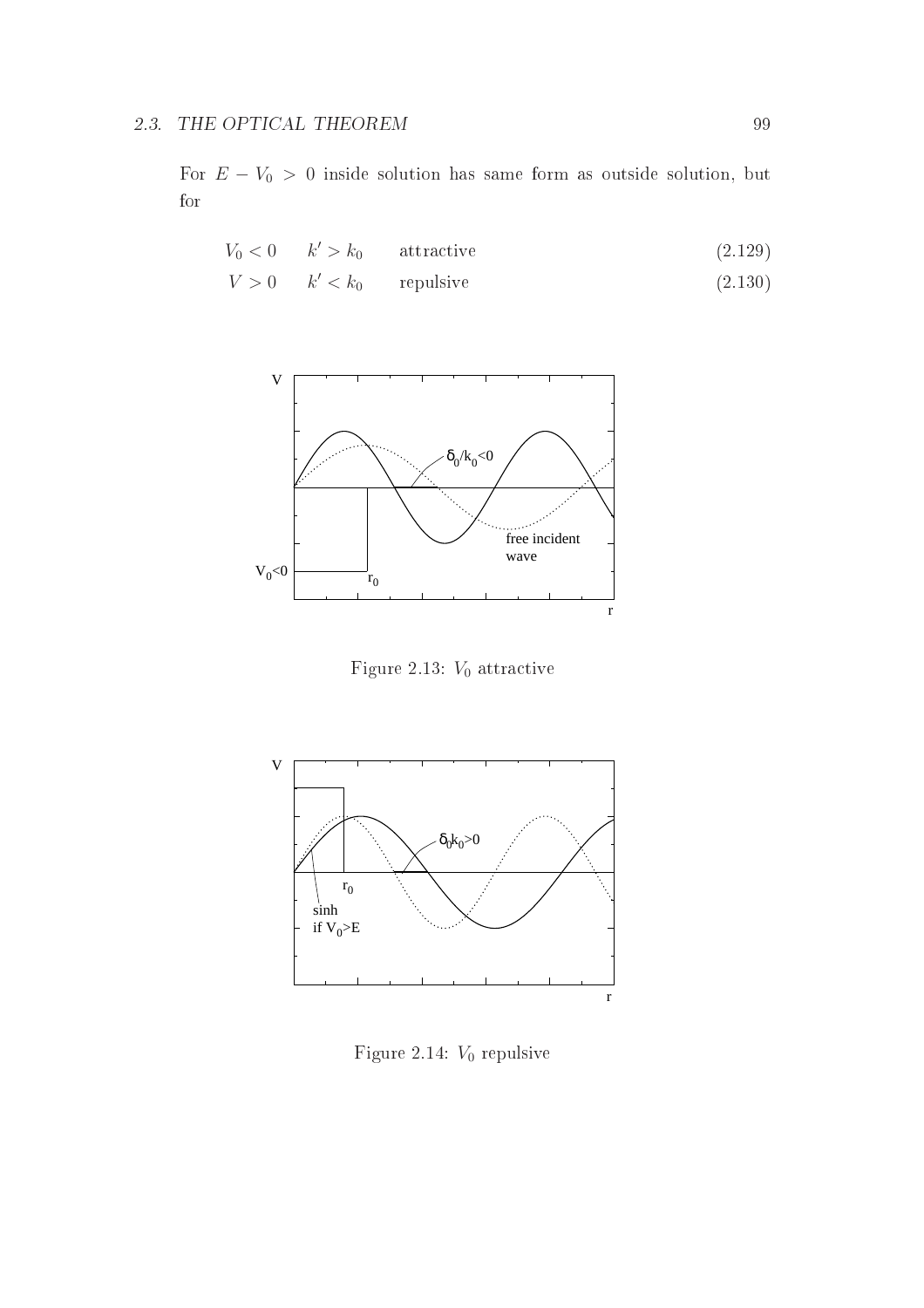$$
V_0 < 0, \quad \lambda = \frac{2\pi}{k_0} \gg r_0, \quad k_0 r_0 \ll 1 \tag{2.131}
$$

(1.)  $V_0 < 0$  such that  $(k' r_0) = \frac{\pi}{2}, \delta_0 \approx \frac{pi}{2}$ 2

 $\rightarrow$  marginal cross section in  $l = 0$  channel:

$$
\widehat{\sigma}_{0,\text{tot}} = |f_l|^2 = \frac{1}{k_0^2} \sin^2(\delta_0) = \frac{1}{k_0^2}
$$
\n(2.132)

(2.)  $V_0 < 0$  such that  $(k' r_0) = \pi, \delta_0 = \pi$  but total cross section  $\sigma_{0,\text{tot}} \approx 0!$ 

attering in the set of the set of the set of the set of the set of the set of the set of the set of the set of



Figure 2.15: The s
attering length

a: s
attering length: x-axis inter
ept of the linear extrapolation of the outside wave function to  $\psi = 0$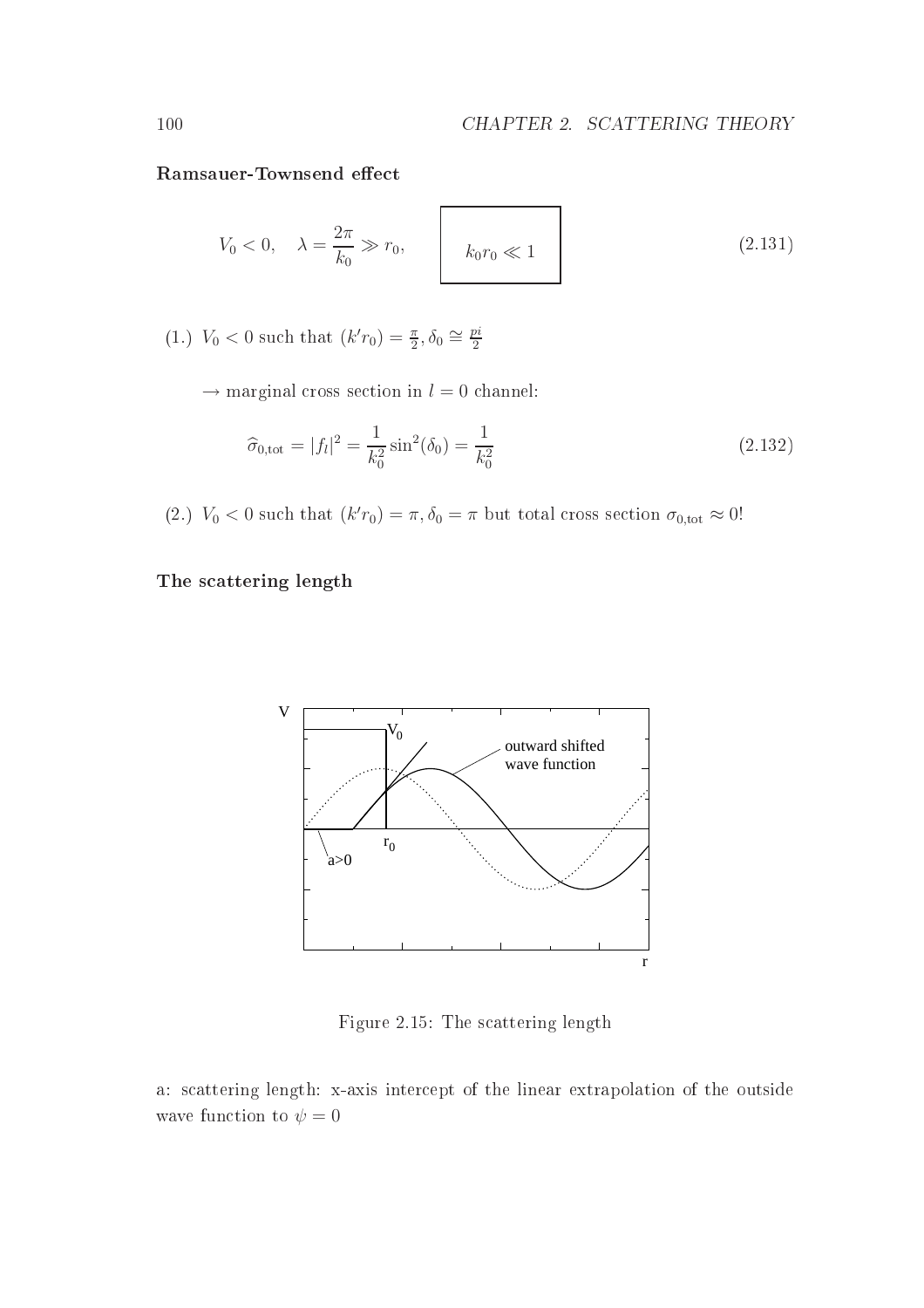

Figure 2.16:



Figure 2.17:

Relation between binding energy and a when there is a bound state

$$
\kappa \approx \frac{1}{a}, \qquad \kappa = \sqrt{-\frac{2m(V_0 - E_B)}{\hbar^2}}, \qquad f_l = -a \tag{2.133}
$$

This result can be obtained in a pure fundamental way from the analytical structure of  $S_l(k_0)$  in the complex  $k_0$  plane.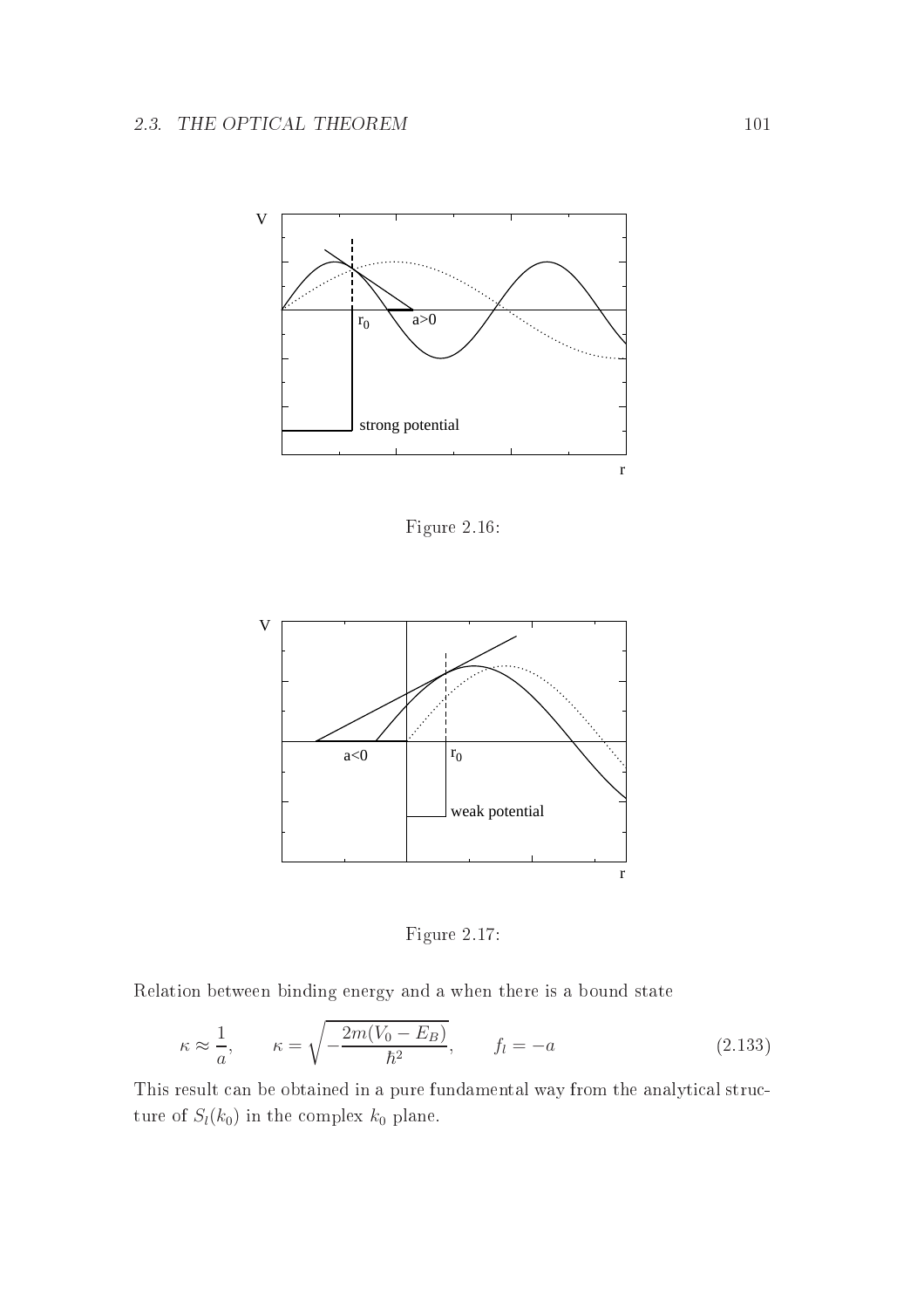#### 2.3.5Bound states as poles of  $S_l(k_0)$  at low energies

$$
S_l(k_0) = 1 + 2ik_0 f_l(k_0) = e^{2i\delta_l}
$$
\n(2.134)

s-wave scattering only,  $V_0 < 0$ 

 $r \gg r_0$  :

$$
A_0(r) \sim \left[ S_{l=0}(k_0) \frac{e^{ik_0r}}{r} - \frac{e^{-ik_0r}}{r} \right]
$$
 (2.135)

Bound state wave fun
tion:

 $r \gg r_0$ :

$$
\widehat{A_0}(r) \sim \frac{e^{-\kappa r}}{r} \qquad \text{with} \quad E < 0 \tag{2.136}
$$

with imaginary wave number  $k_0 = i\kappa$  ("outward going")

Consider  $S_{l=0}(k_0)$  as function of *complex*  $k_0$  and investigate analytical structure (if we have no further information then bound states). For bound state wave function no ingoing wave  $(\sim e^{+\kappa r})$  possible. For normalized bound state wave function, S is the ratio between outward and inward going contributions.

$$
\to \qquad S_{l=0}(k_0 = i\kappa) \to \infty \qquad \text{must have pole.}
$$



Figure 2.18:

General properties of  $S_0(k_0)$ :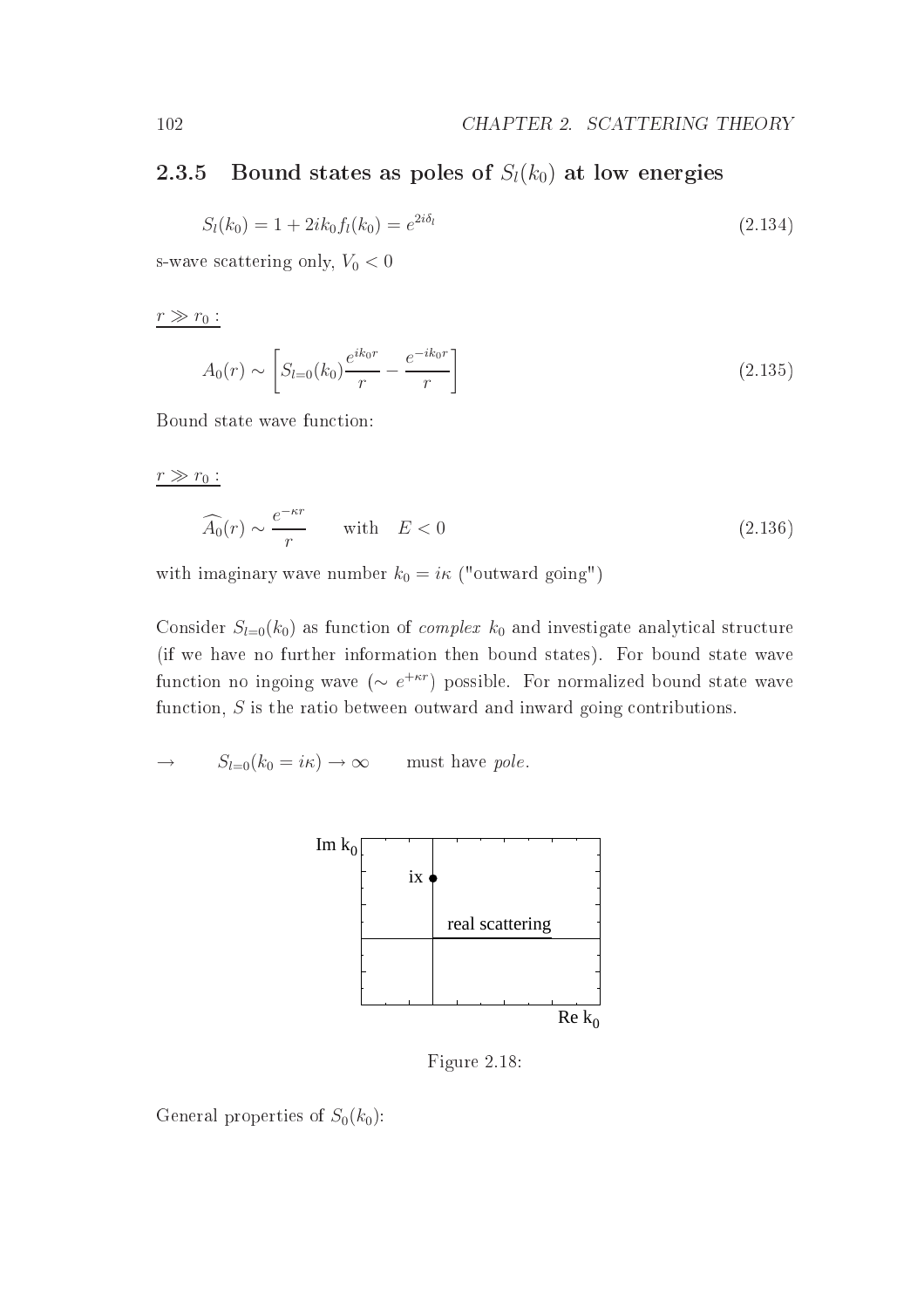#### 2.3. THE OPTICAL THEOREM 103

- (1.) Pole at  $k = i\kappa$  (bound state)
- (2.)  $|S_{l=0}| = 1, k > 0$  (unitarity)
- (3.)  $S_{l=0} = e^{2i\delta_0} = 1$  for  $k \to 0$  (since  $\delta_0 \to 0$ )

Construct analytical function everywhere except  $k_0 = i\kappa$ .

$$
S_{l=0}(k_0) = \frac{-k_0 - i\kappa}{k_0 - i\kappa}
$$
 (Pade approximation) \t(2.137)

(may be generalized for more bound states: poles in *upper* half complex plane)

$$
f_{l=0} = \frac{S_{l=0} - 1}{2ik_0} \stackrel{\text{Pade}}{=} \frac{1}{-\kappa - ik_0} \tag{2.138}
$$

$$
\frac{k_0 \to 0:}{\frac{1}{-\kappa}} \to f_{l=0} = -a
$$
\n(2.139)

#### 2.3.6Resonan
e s
attering

Resonant effects occur (like in any physical system) if the energy (frequency) of the incoming wave coincides with the energy  $E_0 = \frac{\hbar^2 k_0^2}{2m}$  of a (discrete) bound state of the scattering potential. Since  $E_0 > 0$ , this is possible, if the "bound state" energy is positive, i.e. the potential must have the form:

quasibound state: tunneling to the outside region possible



Figure 2.19: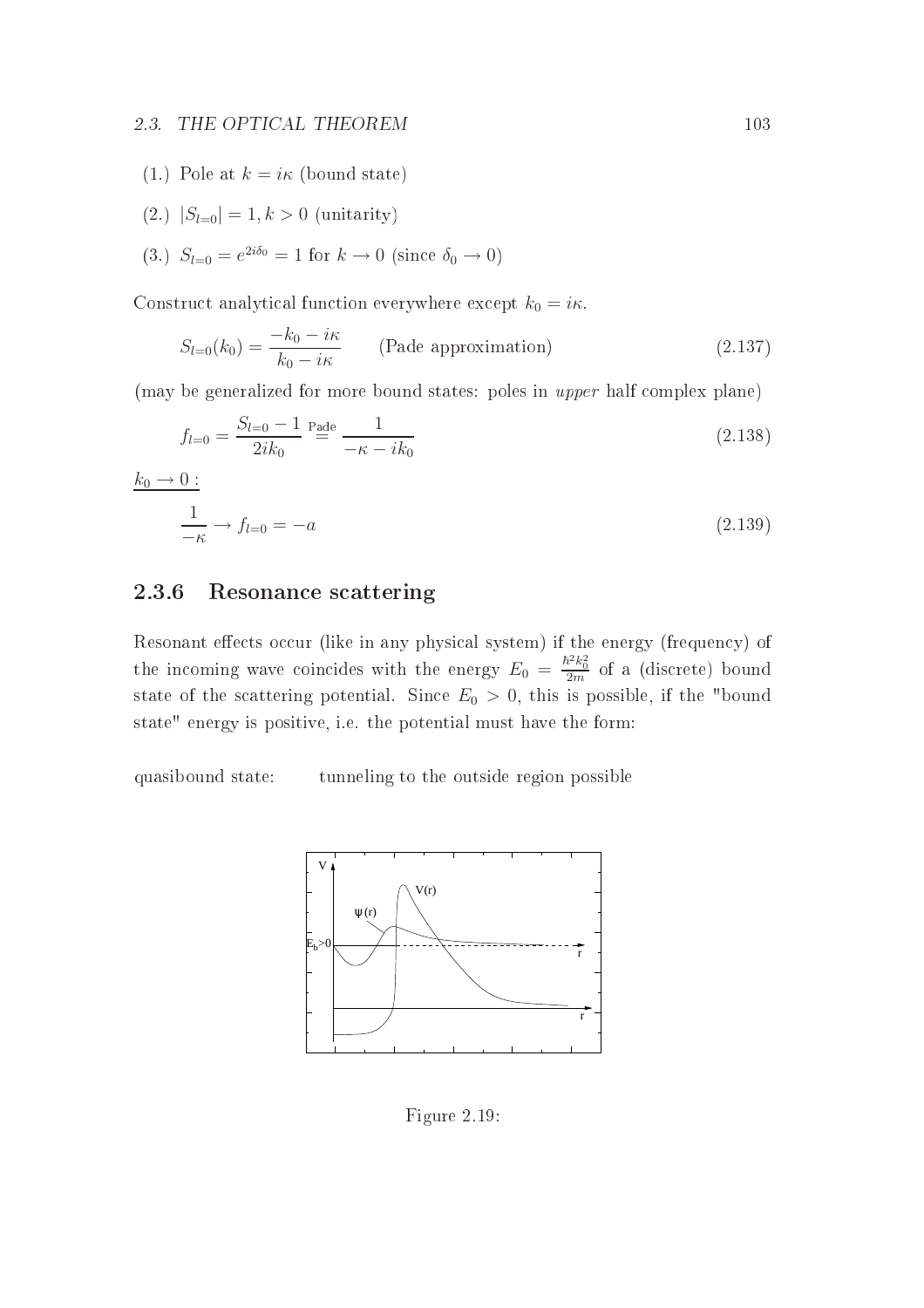The potential must have an attractive inside region and a confining, repulsive well in some finite range for  $r > 0$ . Since  $V(r) \stackrel{r \to \infty}{\longrightarrow} 0$ , tunneling from the discrete state at  $E_b > 0$  inside the potential to the free outside states at the same energy is possible  $\rightarrow$  quasibound state.

This situation is generically realized by a sufficiently strong, nondivergent, attractive potential  $V(r)$  in angular momentum channels  $l \geq 1$ , because of the centrifugal potential  $\frac{\hbar^2}{2}$ 2m  $l(l+1)$  $\frac{(-+1)}{r^2} = V_{\text{cf}}.$ 



Figure 2.20:

# e of the second contract of the second of the second contract of the second contract of the second contract of  $(in angular momentum channel l)$

In general the scattering phase shift  $\delta_l(E)$  has a smooth energy dependence  $(E = \frac{\hbar^2 k_0^2}{2m}).$ 

 $\rightarrow$  The scattering cross section in channel l

$$
\sigma_{t} = |f_{l}|^{2} \cdot \underbrace{4\pi(2l+1)}_{\int d\Omega, \text{ prefactor 2l+1}}, \qquad f_{l} = e^{i\delta_{l}(k_{0})} \frac{\sin(\delta_{l}(k_{0}))}{k_{0}} \tag{2.140}
$$

varies smoothly with energy.

From the expression for  $f_l$  it follows that  $\sigma_l$  has a maximum for  $\delta_l = \frac{\pi}{2} + n\pi, n \in \mathbb{Z}$ .

 $\rightarrow$  resonant behavior for  $E = E_r, k_0 = k_r$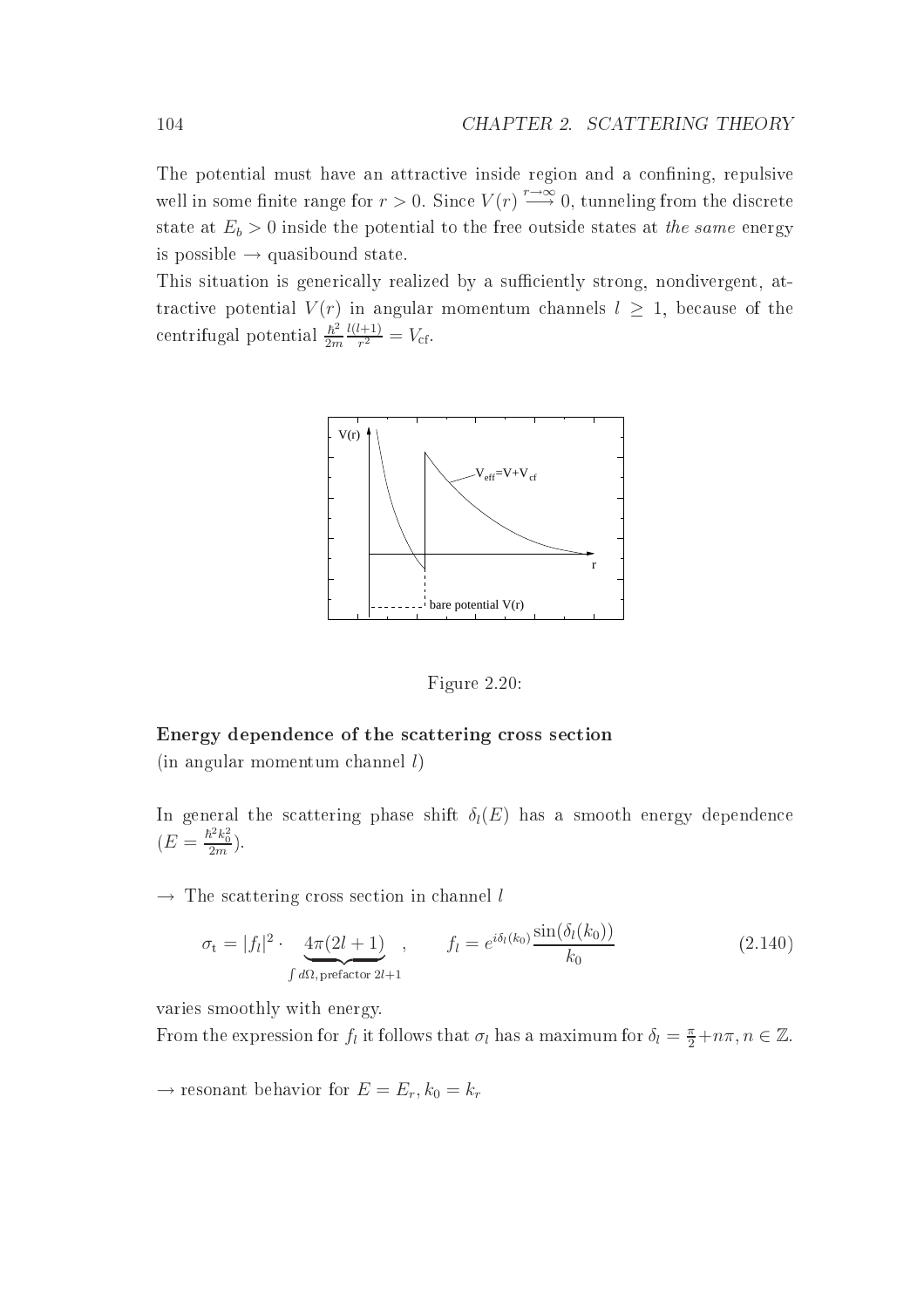## 2.3. THE OPTICAL THEOREM 105

The resonant energy  $E_r \approx E_b$ Shape of the scattering amplitude  $f_l(k_0)$  near  $k_0 = k_r$ :

 $\delta_l(k_0)$  continuous near  $k_0 = k_r, \delta_l(k_r) = \frac{\pi}{2}$ .

Expand  $f_l$  about  $k_r, E_r$ :

$$
f_l(E) = \frac{e^{2i\delta_l} - 1}{2ik_0} \tag{2.141}
$$

$$
= \frac{e^{i\delta_l}\sin(\delta_l)}{k_0} \tag{2.142}
$$

$$
= \frac{1}{k_0} \frac{\sin(\delta_l)}{\cos(\delta_l) - i \sin(\delta_l)} \tag{2.143}
$$

$$
= \frac{1}{k_0} \frac{1}{\cot(\delta_l) - i} \tag{2.144}
$$



Figure 2.21: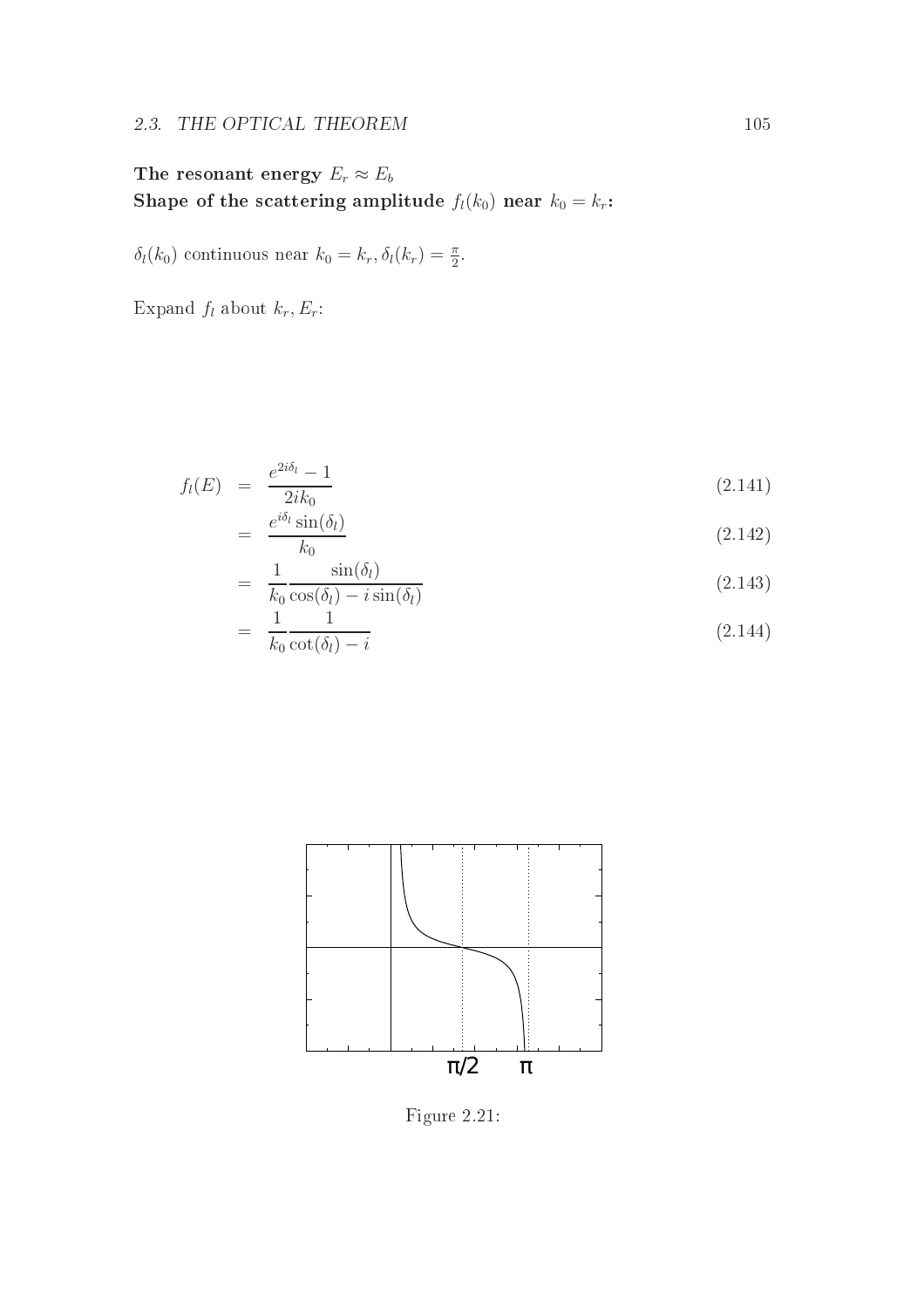$$
\cot(\delta_l) = \underbrace{\cot(\delta_l(E))}\Bigg|_{E=E_r} + \frac{d \cot(\delta_l)}{dE}\Bigg|_{E=E_r} (E - E_r) + \mathcal{O}[(E - E_r)^2].145)
$$

$$
\cong -\frac{2}{\Gamma}(E - E_r) \qquad \qquad \left[ -\frac{2}{\Gamma} = \frac{d \cot(\delta_l)}{dE} \right] \tag{2.146}
$$

$$
f_l(E) = -\frac{1}{\frac{\sqrt{2mE/\hbar^2}}{k_0}} \frac{\Gamma/2}{(E - E_r) + i\frac{\Gamma}{2}}
$$
(2.147)

$$
\sigma_l(E) = 4\pi \cdot (2l+1)|f_l|^2 \tag{2.148}
$$

$$
= \frac{4\pi}{k_0^2} \frac{(\Gamma/2)^2}{(E - E_r)^2 + \Gamma^2/4} \tag{2.149}
$$

S
attering amplitude:

$$
f_l = f'_l + i f''_l \tag{2.150}
$$



Figure 2.22:

$$
f_l(E) \cong \frac{1}{k_0} \frac{\Gamma/2(E - E_r) - i(\Gamma/2)^2}{(E - E_r)^2 + (\Gamma/2)^2}
$$
\n(2.151)

 $\Gamma$ =full width at half maximum (FWHM)

Cross section: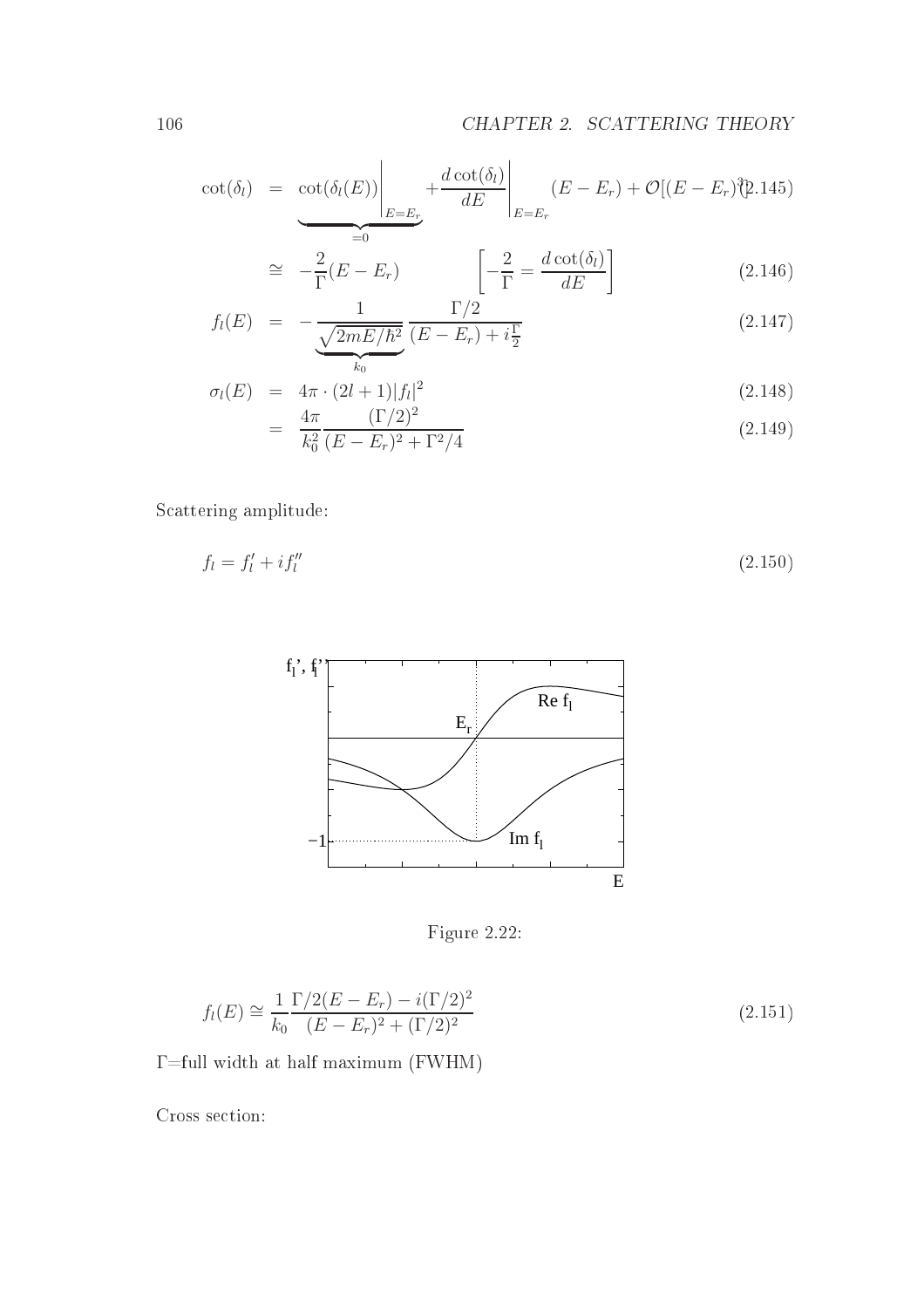

Figure 2.23:

from 
$$
f_l = e^{i\delta_l} \frac{\sin(\delta_l)}{k_0}
$$
:  
\n
$$
\tan(\delta_l) = \frac{\sin(\delta_l)}{\cos(\delta_l)} = \frac{\text{Im}(f_l)}{\text{Re}(f_l)} = \frac{-\Gamma/2}{E - E_r}
$$
\n(2.152)\n
$$
\delta_l(E) = \pi \sqrt{\frac{\text{Im}(E)}{\pi/2}}
$$

Figure 2.24:

 $E_r$  E

#### 2.3.7The Friedel sum rule

Scattering potential (charge  $Ze$ ) immersed into an electron sea, filled up to Fermi wave number  $k_F$  due to Pauli principle.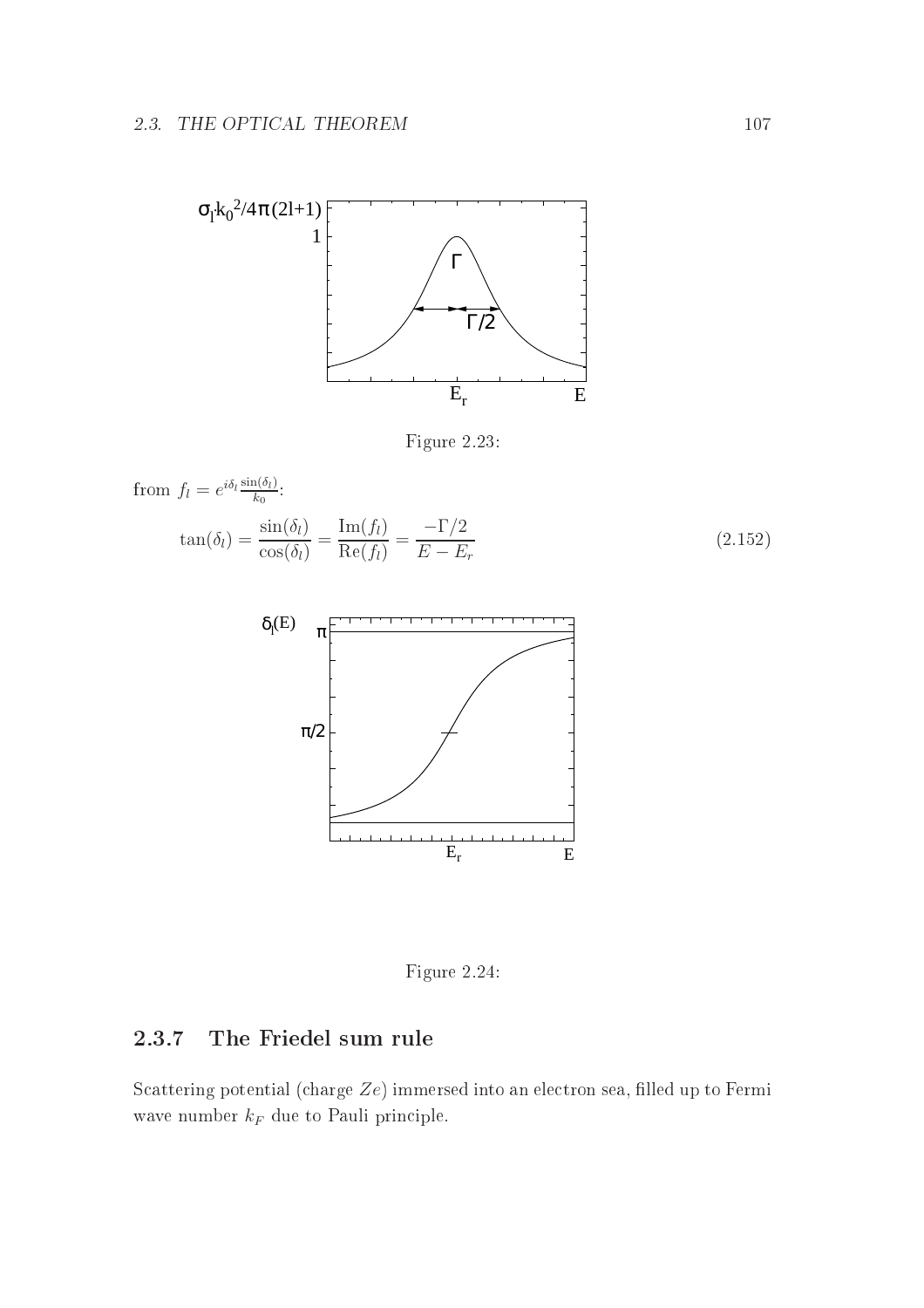$\rightarrow$  Complete screening of the charge by the surrounding electrons.

The charge Ze can be expressed in terms of the scattering phase shifts of the electron wave functions in the presence of the potential. We assume a spherical electron sea with charge in the center and radius R.

Without harge:



Figure 2.25:

The radial wave functions *without* the scattering potential are the Bessel functions (regular for  $r \to 0$ )

$$
j_l(kr) \stackrel{r \to \infty}{=} \frac{1}{kr} \sin(kr - l\frac{\pi}{2}) \tag{2.153}
$$

with boundary condition  $j_l(kR) = 0$  at  $r = R$ , i.e. quantized wave numbers:

$$
k_n R = \left(n - \frac{l}{2}\right)\pi\tag{2.154}
$$

For  $R \to \infty$   $k_n$  becomes quasi-continuous.

In the presence of the charge Ze the solutions are for  $r \to \infty$ :

$$
C_l \frac{1}{kr} \sin \left( kr + \delta_l - \frac{l\pi}{2} \right) \tag{2.155}
$$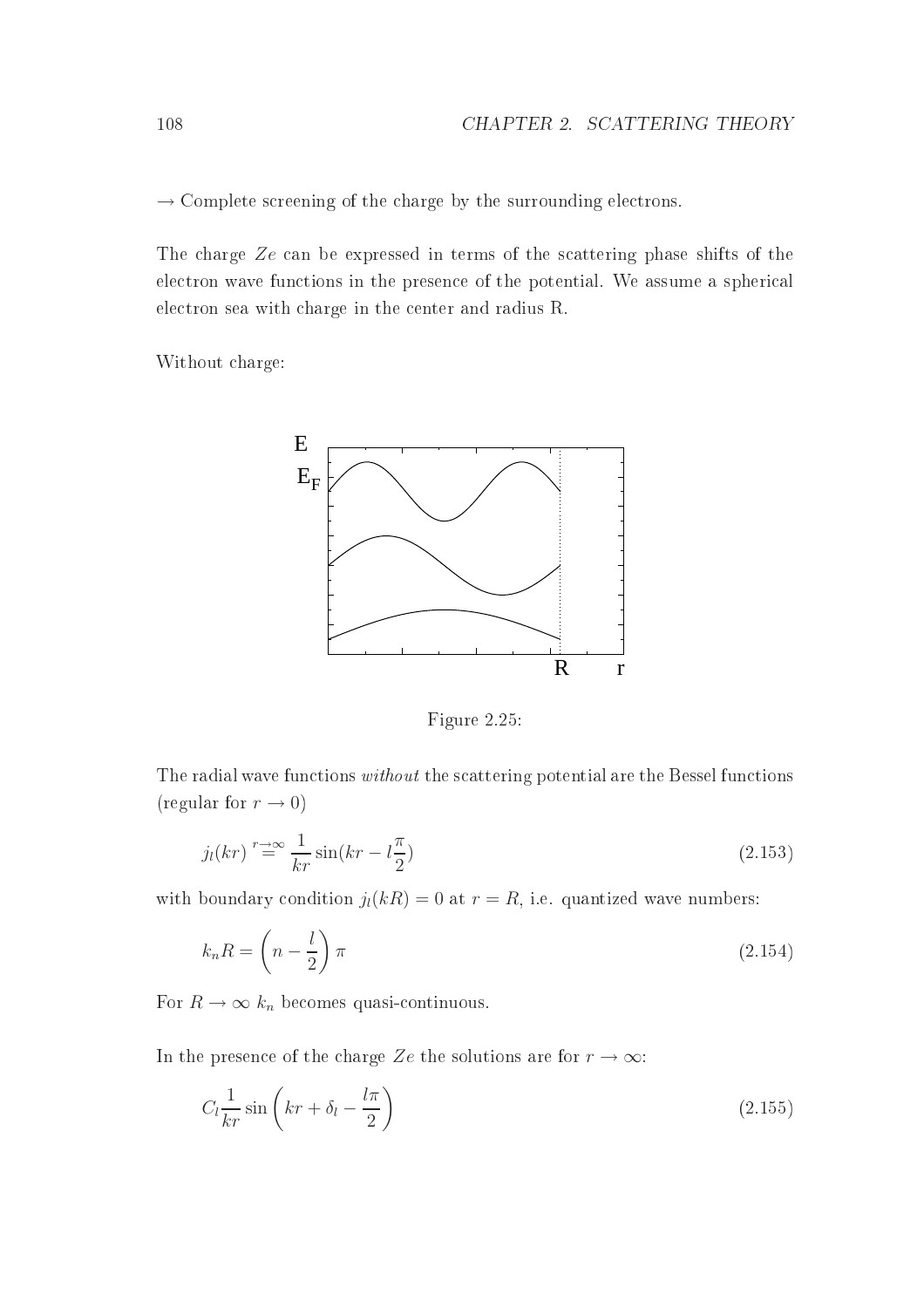because of the scattering amplitude  $f_l = \frac{1}{k}$  $\frac{1}{k_0}e^{i\delta_l} \sin(\delta_l)$ , and scattered wave function  $\sim f_l \frac{e^{i(kr - l\pi/2)}}{r}$ r .

Quantized momenta:

$$
k_n R + \delta_l = \left(n + \frac{l}{2}\right) \pi \tag{2.156}
$$

For each *n*, there is a particle state  $k_n$ , which is filled with electron up to  $E(k_n) = E_F$  (Fermi). Thus, the presence of the potential changes the number of occupied electron states because of the phase shifts  $\delta_l$ , i.e. the number of ele
trons in the volume R.

This change of  $e^-$  number must be equal to  $\Delta n = Z$ , the charge number of the imparity (
harge neutrality).

We count this change of particle number:

Number of states in  $[k, k+dk]$  (with charge)

$$
dn = \frac{dn}{dk} dk = \left(\frac{R}{\pi} + \frac{1}{\pi} \frac{\partial \delta_l}{\partial k}\right) dk
$$
\n(2.157)

Number of states in  $[k, k+dk)$  (without charge)

$$
dn_0 = \frac{dn_0}{dk} dk = \frac{R}{\pi} dk \qquad (2.158)
$$

$$
\Delta(dn) = dn - dn_0 = \frac{1}{\pi} \frac{\partial \delta_l}{\partial k} dk \tag{2.159}
$$

 $\rightarrow$  Total change in number of states in [k, k+dk] for all channels (including spin):

$$
\frac{d}{dk}\Delta(dN) = \sum_{l,\sigma} \frac{1}{\pi} \frac{\partial \delta_l(k)}{\partial k} \tag{2.160}
$$

 $\rightarrow$  Total change in particle number=screening change number

$$
\Delta N = \int_0^{k_F} dk \frac{d}{dk} (\Delta(dN)) = \sum_{l,\sigma} \frac{\delta_l(k_F)}{\pi} = Z \tag{2.161}
$$

 $Z=\sum$  $_{l,\sigma}$  $\delta_l(k_F)$ Friedel sum rule (2.162)